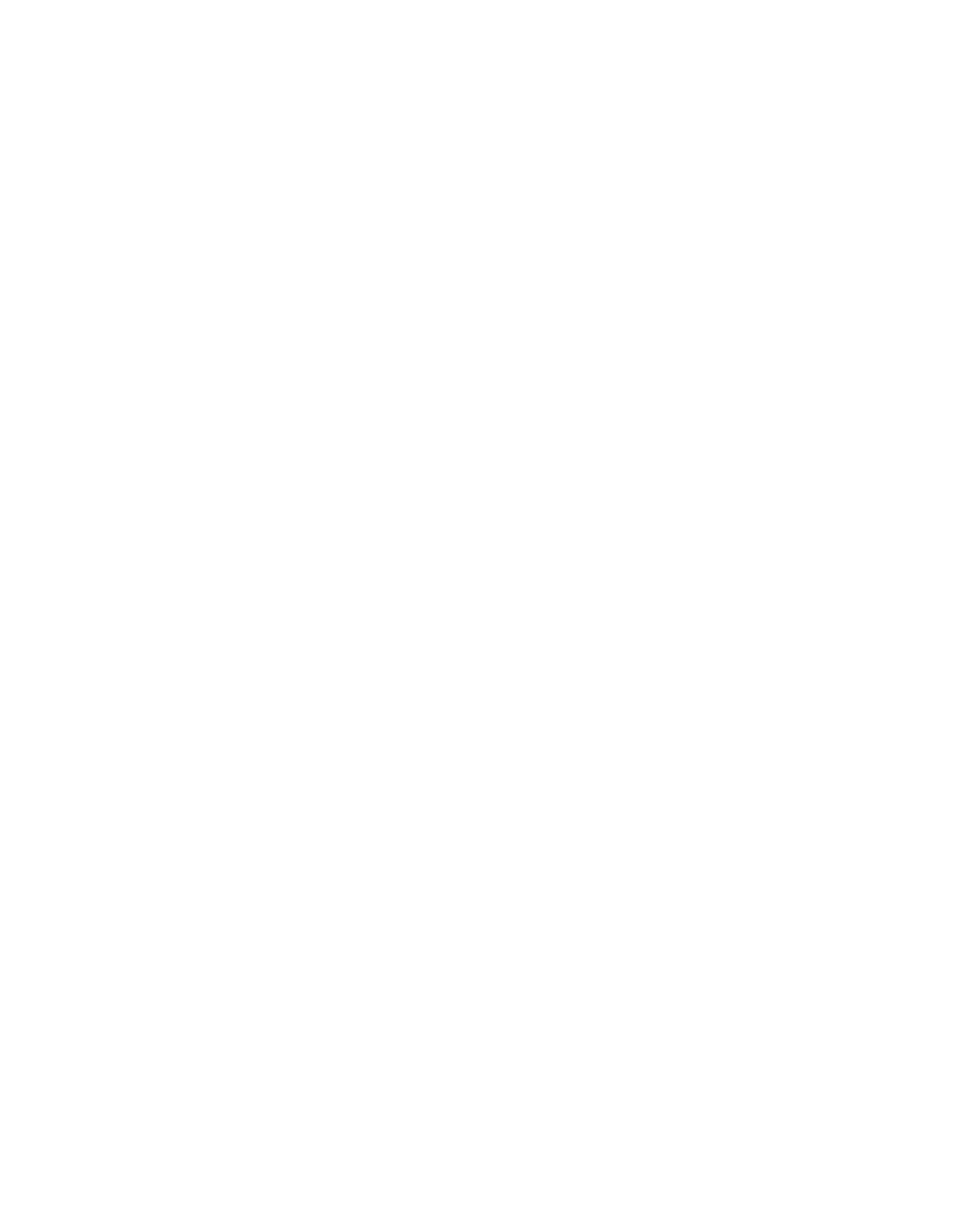# **CONTENTS**

### CONSOLIDATED QUARTERLY REPORT

| THE MILANO ASSICURAZIONI GROUP      |                   | Page 8  |
|-------------------------------------|-------------------|---------|
| PREMIUMS ISSUED                     | .                 | Page 9  |
| CONSOLIDATED PROFIT AND LOSS        | .                 | Page 10 |
| NET FINANCIAL POSITION              |                   | Page 12 |
| NET EQUITY                          | .                 | Page 15 |
| BUSINESS PERFORMANCE AND COMMENTARY |                   | Page 17 |
| SIGNIFICANT EVENTS OCCURRING        |                   |         |
| AFTER END OF QUARTER                | $\cdots$ $\cdots$ | Page 30 |
| FORSEEABLE BUSINESS DEVELOPMENTS    |                   | Page 31 |
| DRAFTING CRITERIA AND BASIS OF      |                   |         |
| CONSOLIDATION                       |                   | Page 32 |
|                                     |                   |         |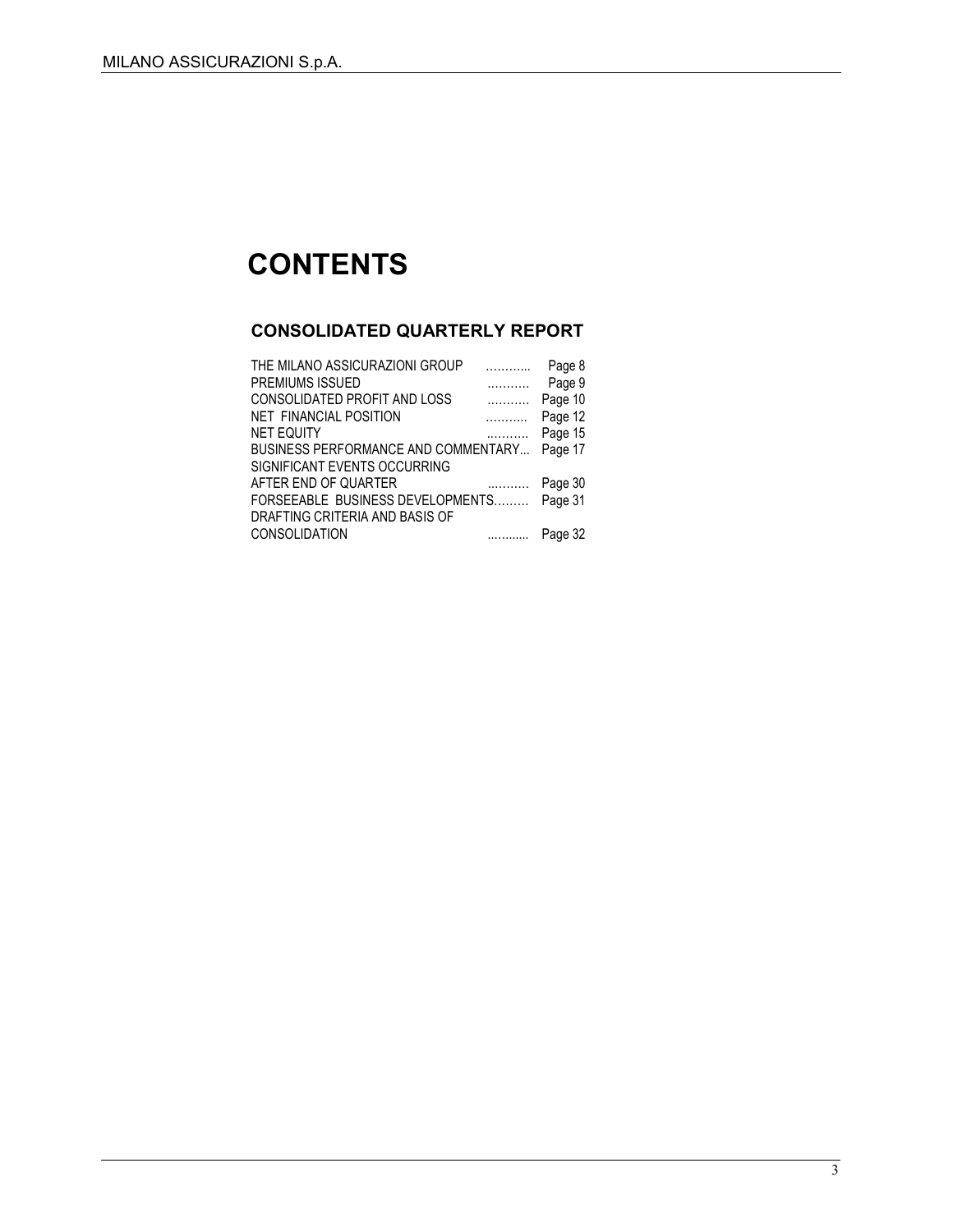These accounts have been translated into English from the original Italian which was issued in accordance with Italian practice. The Italian remains the definitive version and the correctness of the English version was not checked by the Fondiaria Group.

> Translated by SEL, the translation company owned by the University of Salford, Manchester, UK. www.sel-uk.com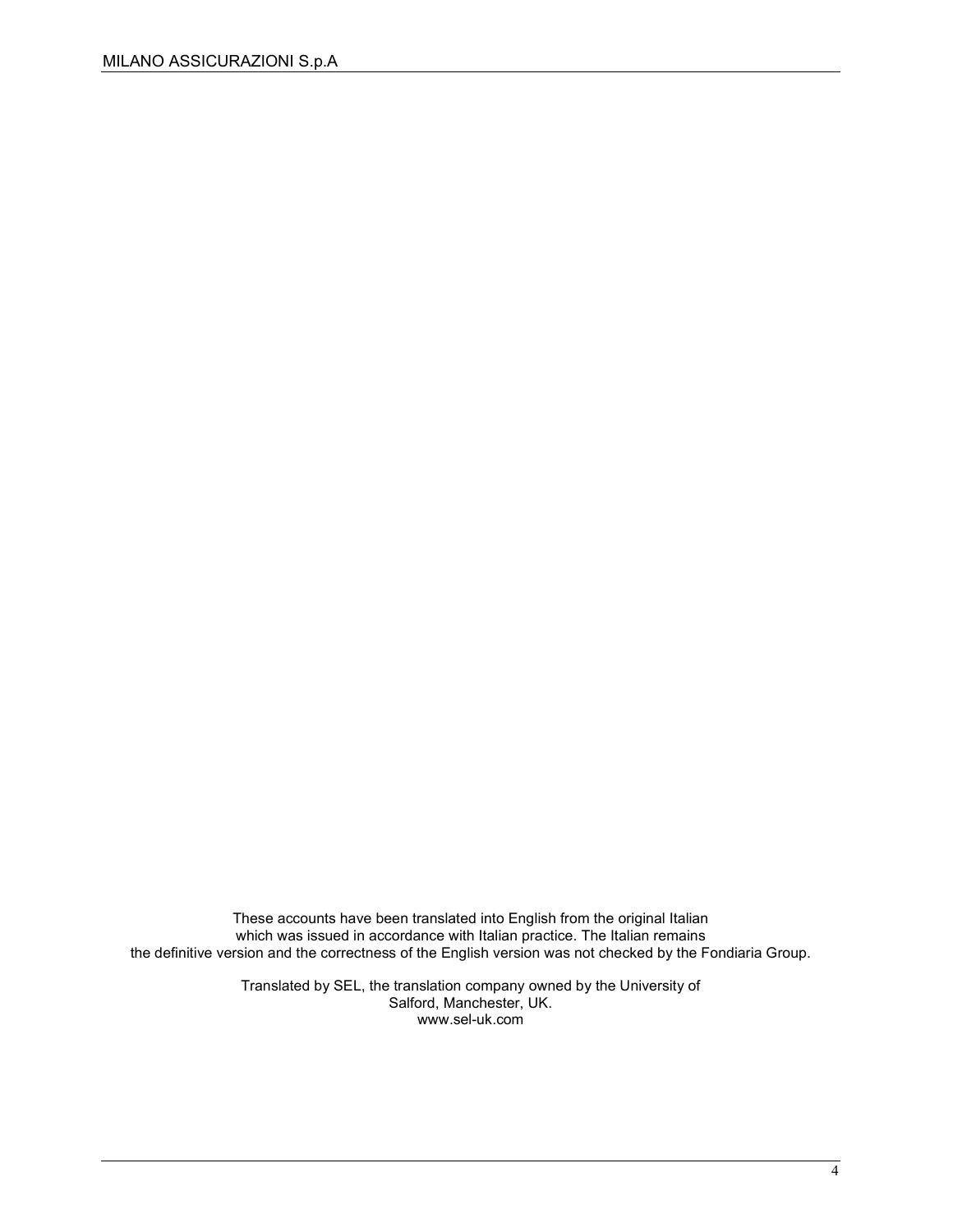### STATUTORY and MANAGEMENT BODIES of MILANO ASSICURAZIONI S.p.A.

# **BOARD OF DIRECTORS**<br>Salvatore Ligresti

Honorary Chairman

Fausto Marchionni \* Chairman /Managing Director Gioacchino Paolo Ligresti \* Vice Chairman Cosimo Rucellai \* Vice Chairman Umberto Bocchino \* Flavio Dezzani Maurizio Di Maio Emanuele Erbetta Mariano Frey Giulia Maria Ligresti \* Jonella Ligresti \* Lia Lo Vecchio Emilio Perrone da Zara Massimo Pini \* Francesco Randazzo Salvatore Rubino \* Simone Tabacci Alessandra Talarico Antonio Talarico \* Sergio Viglianisi

Alberto Marras **Secretary to the Board and to the Executive Committee** Committee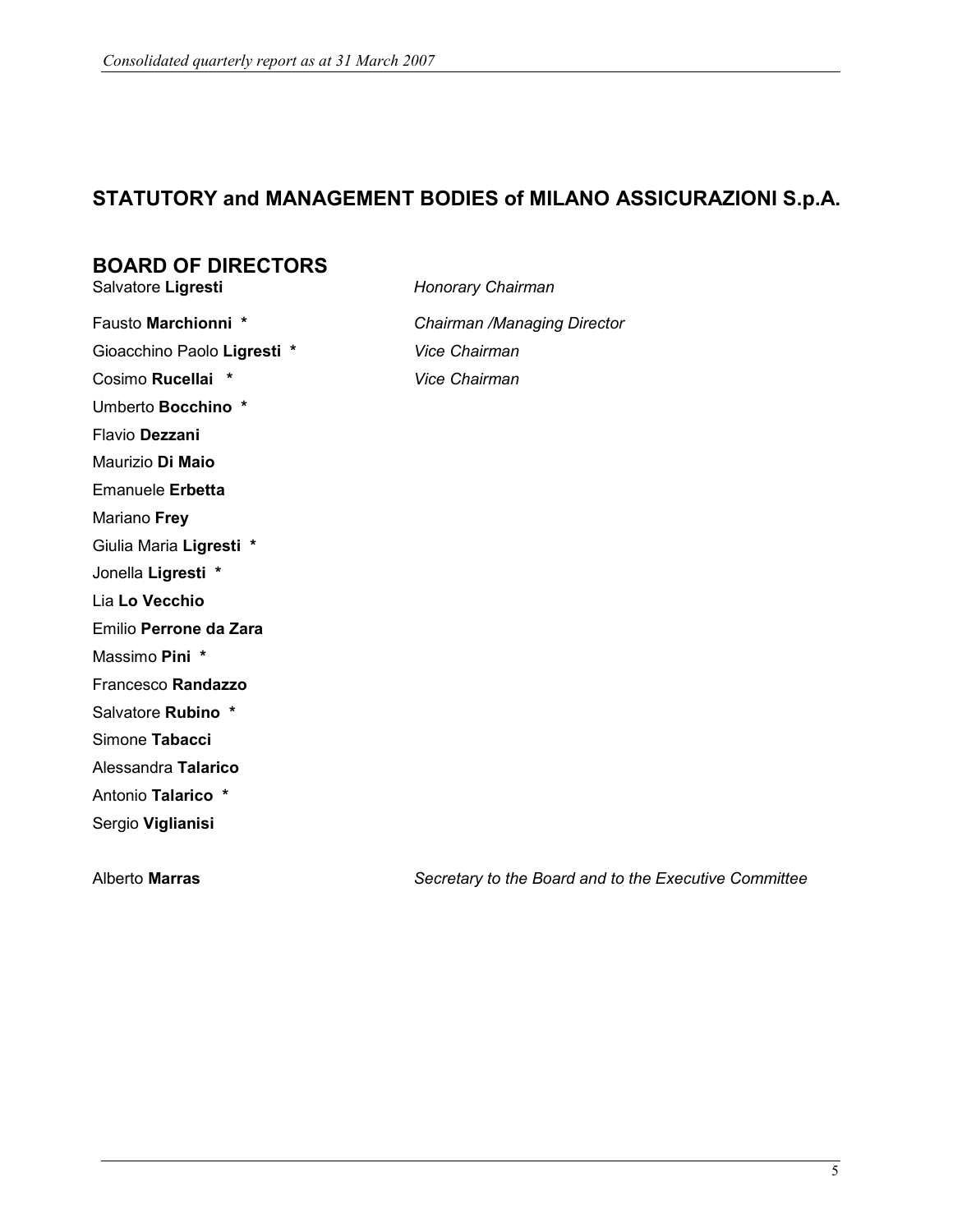Graziano Visentin Chairman

Giovanni Ossola Acting auditor

Alessandro Rayneri Acting auditor

> Giuseppe Aldé Substitute auditor

> Claudio De Re Substitute auditor

Roberto Frascinelli Substitute auditor

- Asterisks indicate the names of Board members who sit on the Executive Committee
- A specific Internal Audit Committee has been established, and has been assigned functions of an advisory nature, with the ability to make proposals, in accordance with the relvant provisions in the 'Self-governing Code for Listed Companies'. This committee comprises Board members Mariano Frey, Emilio Perrone Da Zara and Cosimo Rucellai.
- With reference to the CONSOB requirements set out in its communication no. 97001574 of 20 February 1997, the nature of the powers conferred on the directors has therefore been indicated:
- All ordinary and extraordinary adminstrative powers, to be exercised on single signature and with the option of conferrring mandates and authorities, reside with the Chair-Managing Director, Prof. Fausto Marchionni, as well as with the Legal Representative in accordance with art. 20 of the Articles, excepting only the following powers :
- sale and / or purchase of fixed assets with a value grater than  $\epsilon$  10m for each transaction;
- sale and / or purchase of interests with a value greater than  $\epsilon$  25m for each transaction and, in any case, controlling interests;
- drawing financing in an amount exceeding  $\epsilon$  50m for each transaction;
- issue of sureties of a non-insurance nature in favour of third parties.
- All powers not already delegated to the Chair-Managing Director remain with the Executive Committee, except for those which by lw or statute are within the exclusive competence of the Board of Directors, also notwithstanding the fact any decision relating to transactions with related parties as identified by the Board of Directors remian within its exceluisve competence.

The Board of Directors was nominated by the Meeting of 22 April 2005;Dr. Francesco Randazzo was nominated by the meeting of 26 April 2006 to replace the retiring Luigi Pisanu, lawyer. The entire Board will remain in post until the meeting to approve the accounts as at 31 December 2007.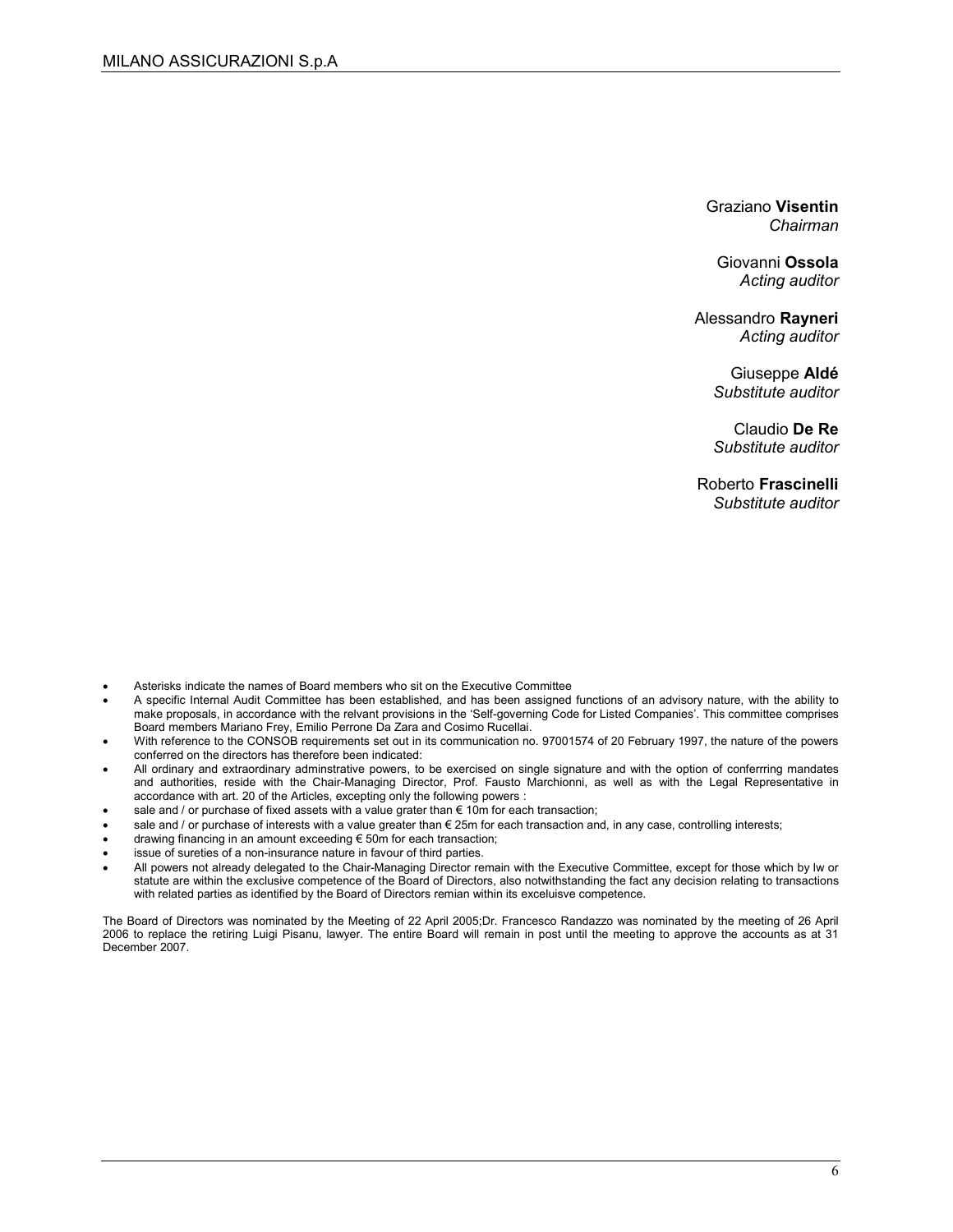# CONSOLIDATED QUARTERLY REPORT AS AT 31 MARCH 2007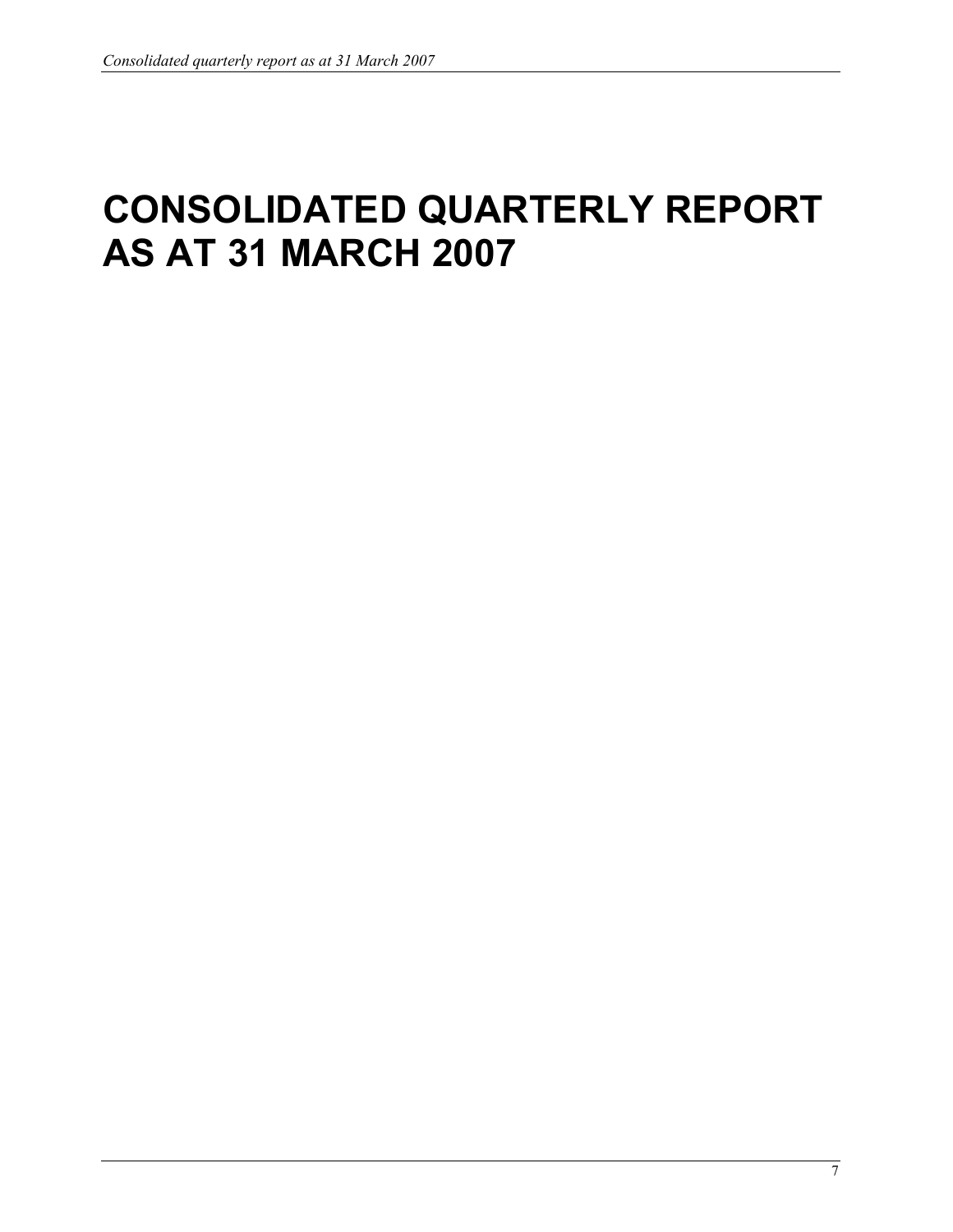### THE MILANO ASSICURAZIONI GROUP

The Milano Assicurazioni group comprises 12 companies including the parent company. Of these, 6 are insurance companies, 3 are property companies and the remaining 3 operate in diversified sectors.

The parent company Milano Assicurazioni S.p.A. is a prime operator on the Italian insurance market, active in both the non-life and life insurance sectors, its sales network comprising around 1,400 agencies which operate right across the country.

Its registered office is in Milan, at Via Senigallia 18/2.

In recent years Milano Assicurazioni has strengthened its position in the national marketplace by operations which include corporate merger activities; note in particular the incorporation of Nuova Maa and Maa Vita, which took place in the 2003 financial year; the incorporation of SIS Compagnia di Assicurazioni, which occurred in 2004 and, in 2005, the incorporation of First Life, a company which had set up an Open Pension Fund, thus enabling Milano Assicurazioni to move into the Open Pension Funds sector through activities due to be launched imminently.

During 2006 Milano Assicurazioni in fact acquired 50% of the share capital of Bipiemme Vita, in the context of an agreement for cooperation and collaboration with Banca Popolare di Milano in the bancassurance sector. Moreover, the agreements in place offer the option to purchase, by 30 June of the current financial year, a further 1% of the share capital, thus enabling Milano Assicurazioni to obtain control of Bipiemme Vita with the consequent full consolidation of the related financial and balance sheet data. The accounts for Bipiemme Vita as at 31 December 2006 (drafted in accordance with Italian principles) show premium income of € 761.5m and a net profit of € 15.2m; net equity stands at € 71.5m whilst the technical reserves amount to € 3,500.3m in total.

Milano Assicurazioni is a subsidiary of Fondiaria-Sai which exercises management and coordination functions in the sense of art. 2497 bis of the civil code.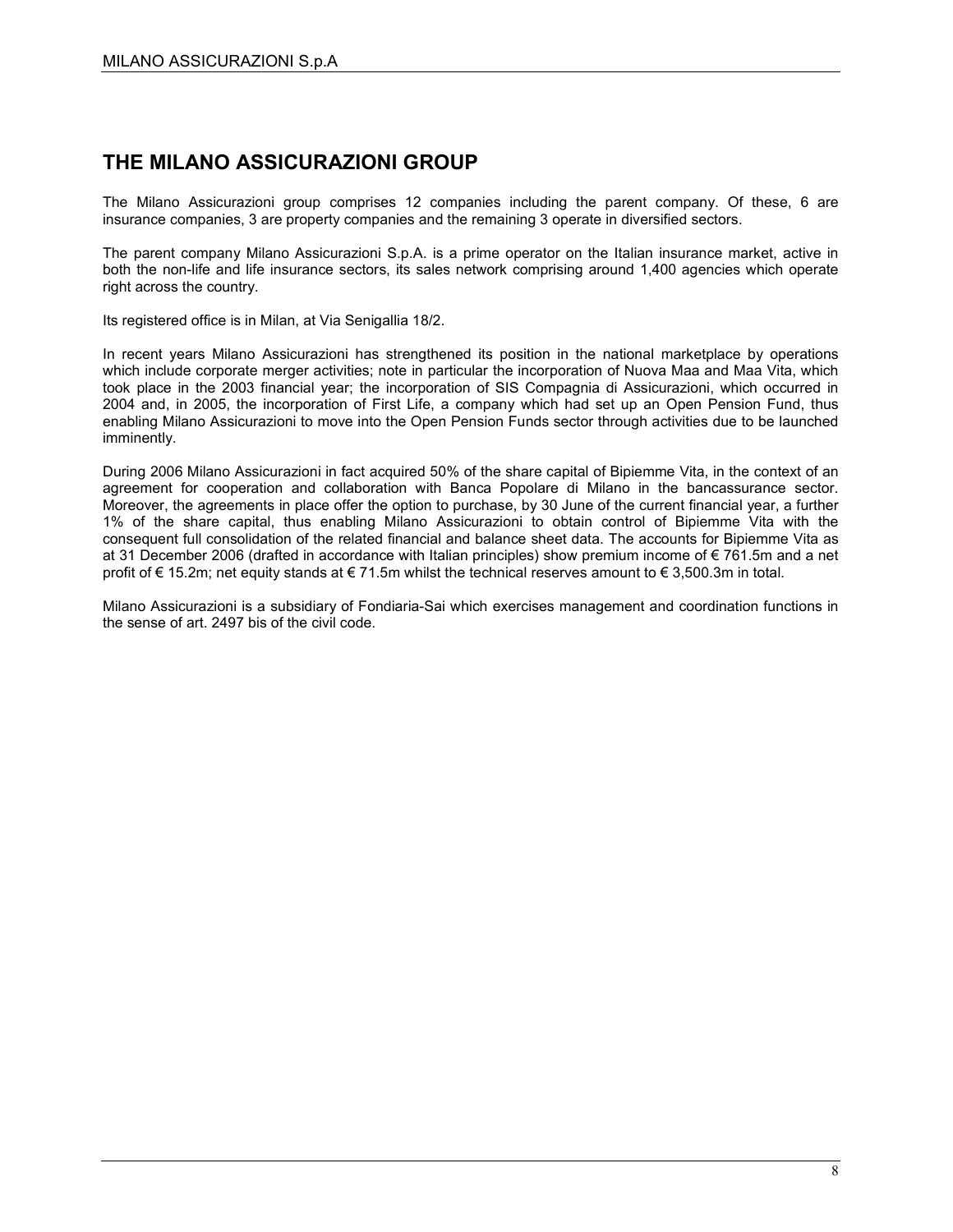### PREMIUMS ISSUED

Premiums and other income from direct and indirect work for the first three months of the 2007 financial year amount to € 899,481K, representing an increase of 3.87% compared to the corresponding period for the previous financial year.

Premium income from direct work stood at € 896,117K (+ 3.77% compared to 31 March 2006). Specifically:

- for non-life classes, premiums issued were € 679,702K (-3.10%), of which € 496,084K relates to motor classes, which have recorded a reduction of 4.71% compared to 31 March 2006), and € 183,618K relates to other classes, where there has been growth of 1.55%. The performance of motor premiums reflects the planned recovery actions in those geographic areas and tariff sectors which were showing an unsatisfactory technical performance and, in particular, the resizing of the fleets portfolio.
- for life classes, premiums of  $\epsilon$  216,415K were issued, an increase of 33.47% compared to the first three months of the previous financial year. This significant growth can largely be attributed to the contribution of Bipiemme Vita and, in particular, to the 50% proportional consolidation of premiums issued by Bipiemme Vita in the 1st quarter of 2007. Note that this proportional consolidation, at the rate given above, became applicable following the accumulation by Milano Assicurazioni of a 50% interest in the share capital of Bipiemme Vita in October 2006. Net of this contribution, equal to € 53,798K, life premiums were at € 162,617K, a slight increase compared to 1st quarter 2006 (+ 0.29%).

Note that in accordance with the provisions of IFRS 4 (Insurance policies) the amounts recorded on the premiums line relate to policies with significant insurance risk and to financial instruments with discretionary participation, whilst other financial instruments, and in particular, indexed linked contracts which are pure investment products, and unit linked contracts, are booked under a deposit accounting methodology which, in the main, allows only income margins to be applied to the profit and loss account and the matured amount in favour of policyholders to be recorded under financial liabilities

For indirect work premiums amount to  $\in$  3,364K, against  $\in$  2,368K for the corresponding period in the previous financial year. The increase can be attributed to the proportional agreement with our partner SIAT, covering nonlife classes excluding transport classes. Premiums relating to acceptances from companies which are not part of the Fondiaria-Sai group are still low because of the previously-taken decision to cease underwriting in the reinsurance market following unsatisfactory results.

The following table summarises the data relating to premiums issued, showing the variations compared to 1st quarter 2006.

| $($ <del>€</del> K $)$ | <b>Jan-Mar 2007</b> | <b>Jan-Mar 2006</b> | Change % |
|------------------------|---------------------|---------------------|----------|
| DIRECT WORK            |                     |                     |          |
| Non life classes       | 679,702             | 701,442             | $-3.10$  |
| Life classes           | 216,415             | 162,143             | $+33.47$ |
| Total direct work      | 896,117             | 863,585             | $+3.77$  |
| <b>INDIRECT WORK</b>   |                     |                     |          |
| Non-life classes       | 3,334               | 2,340               | +42.48   |
| Life classes           | 30                  | 28                  | $+7.14$  |
| Total indirect work    | 3,364               | 2,368               | +42.06   |
| <b>GRAND TOTAL</b>     | 899,481             | 865,953             | $+3.87$  |
| Of which:              |                     |                     |          |
| Non life classes       | 683,036             | 703,782             | $-2.95$  |
| Life classes           | 216,445             | 162,171             | $+33.47$ |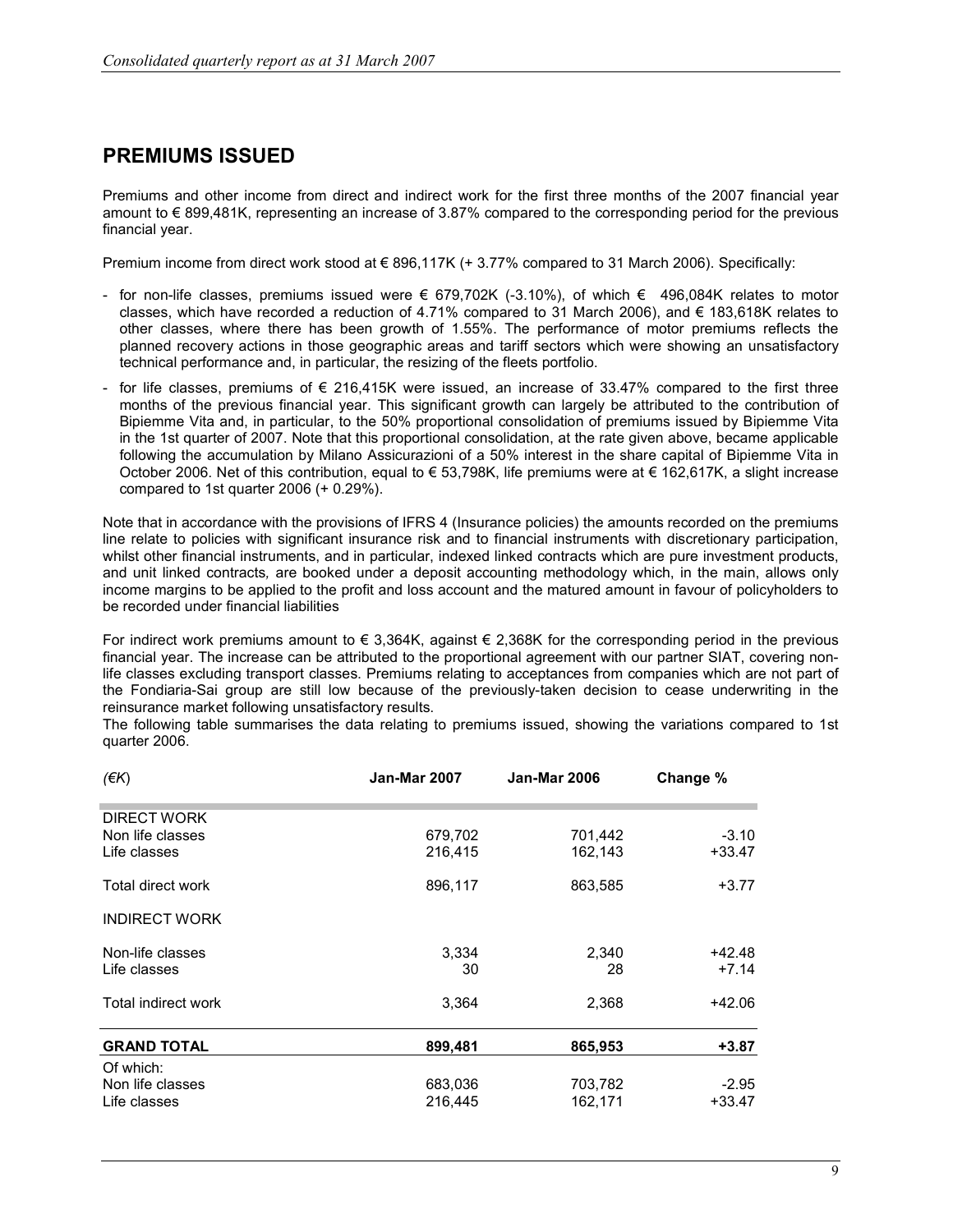### CONSOLIDATED PROFIT AND LOSS

The profit and loss account as at 31 March 2007 closed with a net profit pertaining to the group of € 72,408K, an increase compared to the profit of € 71,303K achieved in the corresponding period for the previous financial year  $(+ 1.5\%)$ .

The table below shows a summary of the profit and loss for 1st quarter 2007 compared to that for the equivalent period in the previous financial year:

| $(\epsilon K)$                                                                                                                                     | <b>Jan-Mar 2007</b> | <b>Jan-Mar 2006</b> |
|----------------------------------------------------------------------------------------------------------------------------------------------------|---------------------|---------------------|
| Net premiums                                                                                                                                       | 892,947             | 848,841             |
| Net charges relating to claims                                                                                                                     | $-701,977$          | $-638,165$          |
| Net commissions                                                                                                                                    | 2,451               | 157                 |
| Net income from subsidiary and affiliate companies<br>Net income deriving from financial instruments at fair value<br>shown on the profit and loss | 607<br>10,681       | 1,542               |
| Net income from other financial instruments and property                                                                                           |                     |                     |
| investments                                                                                                                                        | 87,581              | 97,133              |
| Management costs                                                                                                                                   | $-132,648$          | $-126,538$          |
| Other income and net charges                                                                                                                       | $-40,543$           | -65,604             |
| Pre-tax profit for the period                                                                                                                      | 119,099             | 117,366             |
| Tax on income                                                                                                                                      | -46,673             | $-46,040$           |
| Profit for the period net of taxes                                                                                                                 | 72,426              | 71,326              |
| Profit (loss) on terminated operations                                                                                                             |                     |                     |
| <b>Consolidated profit</b>                                                                                                                         | 72,426              | 71,326              |
| Profit for the period relating to third parties                                                                                                    | 18                  | 23                  |
| Profit for the period<br>pertaining to the group                                                                                                   | 72.408              | 71,303              |

Listed below are the important elements occurring in the period in question:

Non Life insurance management as at 31 March 2007 closed with a pre-tax profit of € 89,202K, against the pre-tax profit of € 93,306K reported as at 31 March 2006. This reduction is essentially due to lower receipts from property investments, which had included a gain of € 12,066K relating to the sale of the building located in Milan, Via dei Grassi, during 1st quarter 2006;

There has, however, been an improvement in technical results overall. In the TPL Motor class, recovery action taken in the previous financial year, especially the resizing of the fleets portfolio, achieved the expected improvement in performance for reported claims and, consequently, a recovery in profitability in terms of the combined ratio which we believe will be consolidated over the course of the current financial year.

In this context we should also note that from 1 February 2007 the new direct indemnity regime came into force, allowing road accident victims who are not at fault or only partially at fault to be compensated directly by their own insurer. The short period of time which has elapsed since the launch of the new indemnity procedure means that we cannot yet express a complete and definitive evaluation of the resulting impact on the profit and loss account and balance sheet. However, investment made by the Fondiaria-Sai group as a whole in terms of getting appropriate computer systems in place and training affected staff has enabled the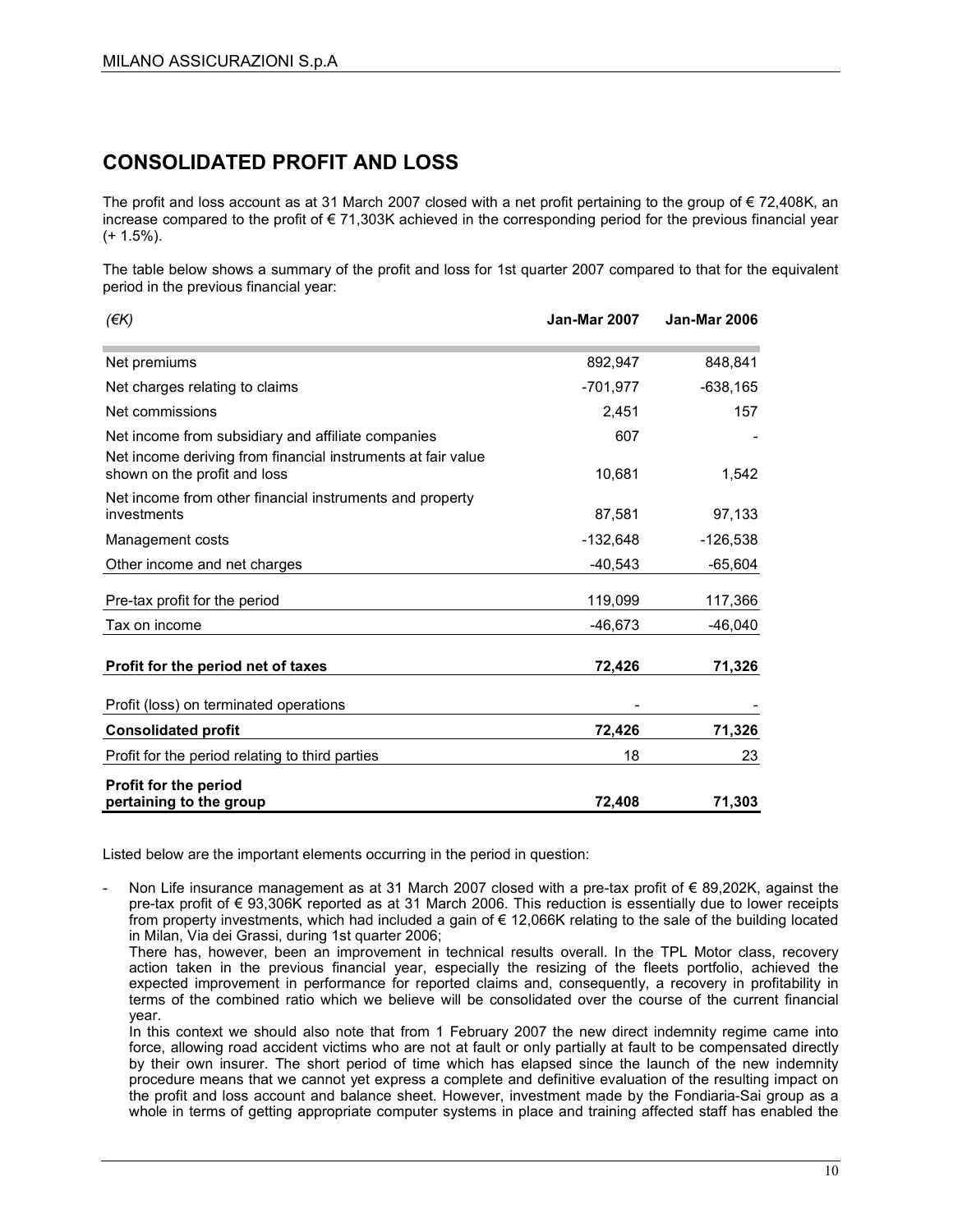process of transition to the new indemnity procedure to be managed with a greater level of efficiency than that experienced by the market as a whole.

The Land Vehicle Body class continues to show satisfactory results which are broadly in line with those recorded as at 31 March 2006, despite price pressures at market level in a sector which has for some years now enjoyed a high profit margin.

Other non life classes are also showing broadly positive performances overall. General TPL in particular is showing signs of improvement compared to the situation seen at the close of the previous financial year, partly due to action taken to cancel and amend policies by an organisational structure recently created to oversee developments on the most critical underwritings;

- the life sector has produced a profit before taxes of  $\epsilon$  26,257K, an increase compared to the comparable result as at 31 March 2006, which was € 22,328K. This improvement, too, is due to the proportional consolidation of Bipiemme Vita, which made a positive contribution of € 2,635K;
- portfolio and financial management activity achieved net income on financial instruments and property investments of € 98,869K, largely stable compared to 1st quarter 2006 (€ 98,675K) although this had also included a gain from the disposal of fixed assets.

With regard to the fixed rate securities segment, in the non-life sector there has been judicious trading associated with targeted purchases of securities with a 1-2 year maturity, bearing in mind the somewhat flat interest curve and the level of rates in absolute terms, now close to 4% for both short and very short maturities. In the Life sector, in the face of a slightly increased level of exposure in terms of duration, we have sought to make purchases designed to generate income both immediately and upon maturity, the aim being to increase the returns on separate management, within the limits allowed by the risk profile associated with the macroeconomic situation. In this context some cautious operations have also been conducted in the corporate sector, whilst keeping the proportion of this asset class largely unchanged;

- management costs in the non-life insurance sector as at 31 March stand at  $\epsilon$  123,042K compared to  $\epsilon$ 119,510K in the corresponding period for the previous financial year, with an incidence of 18.09% on net premiums. In life classes, management costs as at 31 March amount to  $\epsilon$  9,448K, with an incidence on premiums of 4.44%;
- taxes relating to the period in question amount to  $\epsilon$  46,673K and represent an incidence of 39.2% on gross profit, broadly in line with that recorded as at 31 March 2006.

We also confirm that the result for the period is not affected by any events or operations which are atypical or unusual in relation to the normal conduct of the business.

The following table shows the financial results achieved at individual sector level. The *property sector* includes the results achieved by the subsidiary property companies (Meridiano Eur, Meridiano Orizzonti, Campo Carlo Magno), whilst the Other Activities segment summarises the results for subsidiary companies which are small in size but operate in the financial sector and in the diversified services sector (Maa Finanziaria, Sogeint, Campo Carlo Magno Sport).

| (EK)                                                                                                                               | Non Life Life |            |       | <b>Property Other Activities Total</b> |            |
|------------------------------------------------------------------------------------------------------------------------------------|---------------|------------|-------|----------------------------------------|------------|
| Net premiums                                                                                                                       | 680,310       | 212,637    |       | -                                      | 892,947    |
| Net charges relating to claims                                                                                                     | -469,261      | $-232,716$ |       |                                        | $-701,977$ |
| Net commissions                                                                                                                    | -             | 2,451      | -     | -                                      | 2,451      |
| Net income from subsidiaries and affiliates<br>Net income deriving from financial<br>instruments at fair value allocated to profit | 483           |            |       | 124                                    | 607        |
| and loss<br>Net income from other financial instruments                                                                            | 7.472         | 3,209      |       | -                                      | 10,681     |
| and property investments                                                                                                           | 29,069        | 54,830     | 3,682 | -                                      | 87,581     |
| Management costs                                                                                                                   | $-123,042$    | $-9,448$   | -4    | -154                                   | $-132,648$ |
| Other income and net charges                                                                                                       | $-35,829$     | $-4,706$   | -173  | 165                                    | $-40,543$  |
| <b>Profit before</b>                                                                                                               |               |            |       |                                        |            |
| taxes as at 31/03/2007                                                                                                             | 89,202        | 26,257     | 3,505 | 135                                    | 119,099    |
| <b>Profit before</b>                                                                                                               |               |            |       |                                        |            |
| taxes as at 31/03/2006                                                                                                             | 93,306        | 22,328     | 1,618 | 114                                    | 117,366    |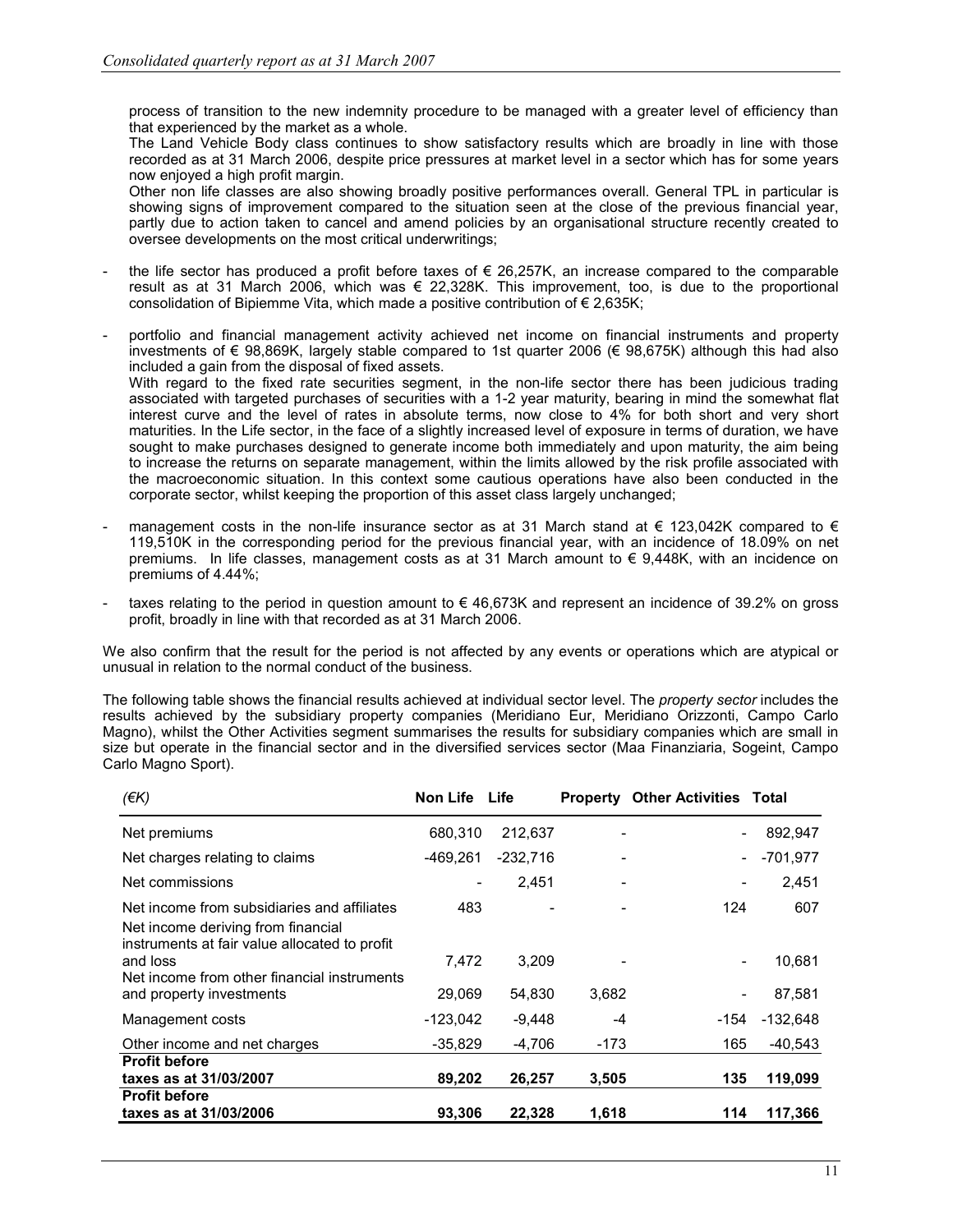### NET FINANCIAL POSITION

The tables below show the status as at 31 March 2007 for investments and other material assets and including technical reserves, net of portions ceded in reinsurance, and financial liabilities; all figures are compared with those at close of the previous financial year and with those at the end of the 1st quarter 2006.

#### Investments and other tangible assets

| $(\epsilon K)$                                                 | 31/03/2007 | 31/12/2006 | Change.<br>% | 31/03/2006 |
|----------------------------------------------------------------|------------|------------|--------------|------------|
| Property investments                                           | 375,805    | 375,294    | $+0.14$      | 368,240    |
| Holdings in subsidiaries, affiliates and joint<br>ventures     | 12,975     | 13,469     | $-3.67$      | 4,820      |
| Loans and receivables                                          | 143,815    | 148,619    | $-3.23$      | 236,402    |
| Investments held to maturity                                   |            |            |              |            |
| Saleable financial assets                                      | 8,967,550  | 8,836,179  | $+1.49$      | 7,935,170  |
| Financial assets at fair value allocated to<br>profit and loss | 1,903,466  | 1,918,099  | $-0.76$      | 802,714    |
| <b>TOTAL INVESTMENTS</b>                                       | 11,403,611 | 11,291,660 | $+0.99$      | 9,347,346  |
| <b>LIQUID FUNDS AND EQUIVALENT</b><br><b>RESOURCES</b>         | 192,695    | 136,906    | $+40.75$     | 269,508    |
| <b>TANGIBLE ASSETS</b>                                         |            |            |              |            |
| Property                                                       | 29,653     | 29,706     | $-0.18$      | 30,359     |
| Other tangible assets                                          | 131,951    | 124,371    | $+6.09$      | 87,553     |
| <b>TOTAL TANGIBLE ASSETS</b>                                   | 161,604    | 154,077    | +4.89        | 117,912    |
| <b>GRAND TOTAL</b>                                             | 11,757,910 | 11,582,643 | $+1.51$      | 9,734,766  |

The table also shows tangible assets and liquid funds because of the importance these assets have in correctly representing the level of capitalisation of an insurance group.

The item Property investments includes buildings held by the business as an investment and thus intended for use by third parties. As allowed by IAS 40, such properties are recorded at cost and depreciation applied on the basis of estimated residual life.

The item Holdings in Subsidiaries, Affiliates and Joint Ventures includes investments in affiliates, which are valued by applying the net equity method.

Loans and receivables includes:

- debt securities of € 32,606K;
- loans against life policies € 25,321K;
- receivables from agents for reimbursement of compensation paid for termination of mandate (€ 55,208K);
- other loans and receivables of € 27,376K, including € 25,268K loaned to the affiliate company Garibaldi S.c.s., which is active in the construction project to develop the site named "Garibaldi Repubblica" at the northern edge of the historic centre of Milan; this interest-bearing loan has a 5 year maturity and may be rolled over for a further 5 years but not beyond the completion date of the project. There is, however, an option for early repayment by the borrower.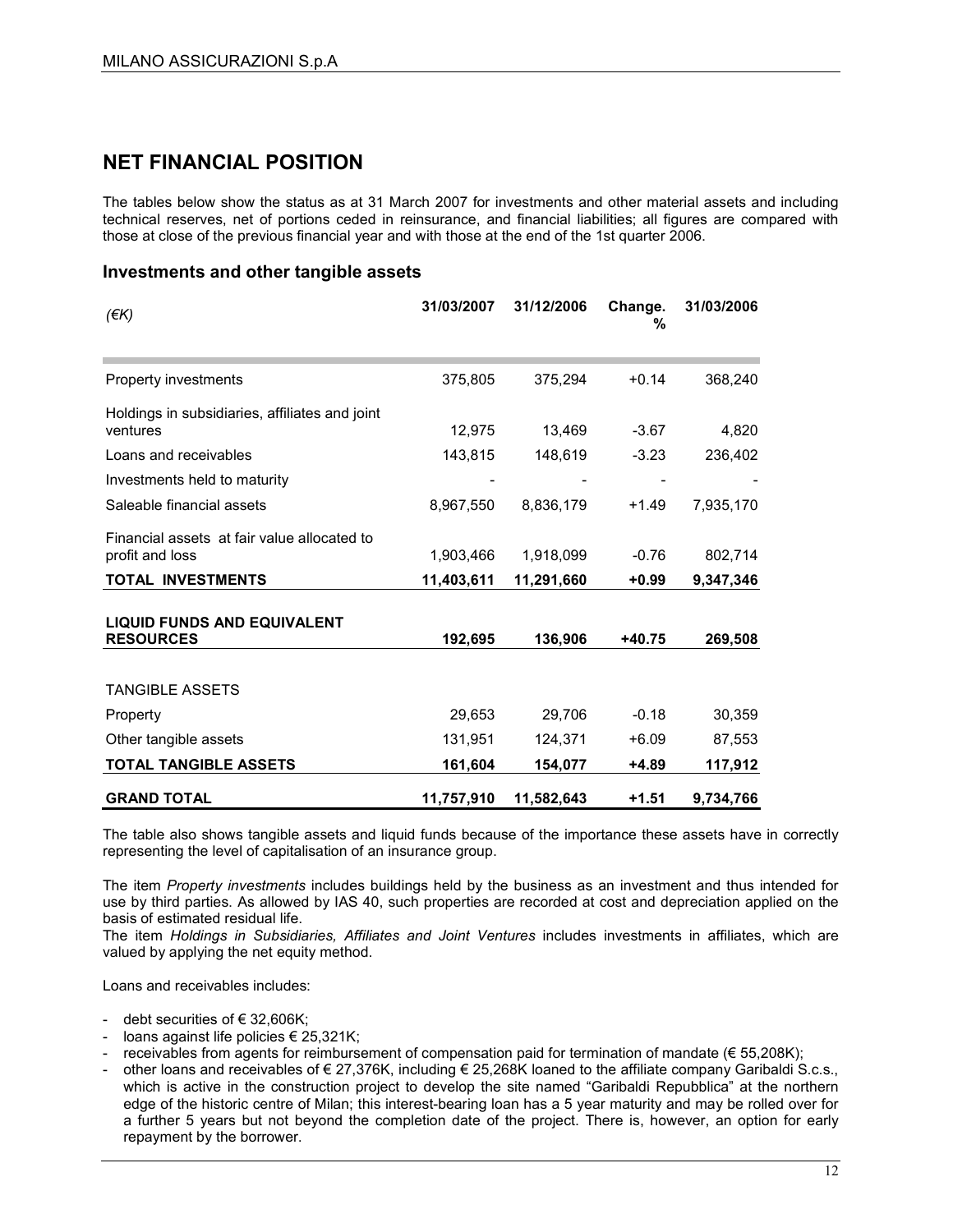Saleable financial assets include debt securities and capital securities not included in other categories and represent the decidedly most important category of financial instruments, which is consistent with the nature and purpose of the insurance business.

Financial assets at fair value allocated to profit and loss include securities held for trading and those designated in this category by group companies.

The breakdown of these categories of financial instruments is given in the following table:

| (EK)                                                                                                            | 31/03/2007 | 31/12/2006 | Change.<br>% | 31/03/2006 |
|-----------------------------------------------------------------------------------------------------------------|------------|------------|--------------|------------|
| Saleable financial assets<br>Capital securities and shares in OICR (mutual                                      | 8,967,550  | 8,836,179  | $+1.49$      | 7,935,170  |
| funds)                                                                                                          | 1,896,466  | 1,856,892  | $+2.13$      | 1,575,238  |
| Debt securities                                                                                                 | 7,071,084  | 6,979,287  | $+1.32$      | 6,359,932  |
| Financial assets at fair value<br>allocated to profit and loss<br>Capital securities and shares in OICR (mutual | 1,903,466  | 1,918,099  | $-0.76$      | 802,714    |
| funds)                                                                                                          | 618,144    | 626.384    | $-1.32$      | 134,966    |
| Debt securities                                                                                                 | 1,282,766  | 1,289,366  | $-0.51$      | 666,965    |
| Other financial investments                                                                                     | 2.556      | 2.349      | $+8.81$      | 783        |

The item Buildings, recorded within Tangible assets, includes buildings intended for use by the business. They are recorded at cost and depreciation applied on the basis of estimated residual life.

Other tangible assets mainly comprise payments made on account in relation to property transactions concerning sites located in Milan, via Lancetti; Milan, via Confalonieri-via de Castillia (Lunetta dell'Isola) and Rome, via Fiorentini. You are reminded that these operations, launched in previous financial years, provided for Milano Assicurazioni selling the said construction sites to third parties and purchasing the buildings which will be constructed on these sites by the purchasers.

#### Net technical reserves

| $(\epsilon K)$                          |           | 31/03/2007 31/12/2006 | %        | Change. 31/03/2006 |
|-----------------------------------------|-----------|-----------------------|----------|--------------------|
| <b>NON LIFE CLASSES</b>                 |           |                       |          |                    |
| Premium reserves                        | 916,167   | 936,319               | $-2.18$  | 960,438            |
| Claims reserves                         | 3,222,065 | 3,220,455             | $+0.05$  | 3,126,927          |
| Other reserves                          | 2,748     | 2,750                 | $-0.07$  | 2,084              |
| <b>Total non life classes</b>           | 4,140,980 | 4,159,524             | $-0.45$  | 4,089,449          |
|                                         |           |                       |          |                    |
| <b>LIFE CLASSES</b>                     |           |                       |          |                    |
| Mathematicl reserves                    | 4,264,599 | 4,198,010             | $+1.59$  | 3,543,750          |
| Reserve for sums payable                | 28,032    | 34,937                | $-19.76$ | 11,712             |
| Technical reserves where the investment | 259,809   | 255,730               | $+1.60$  | 278,020            |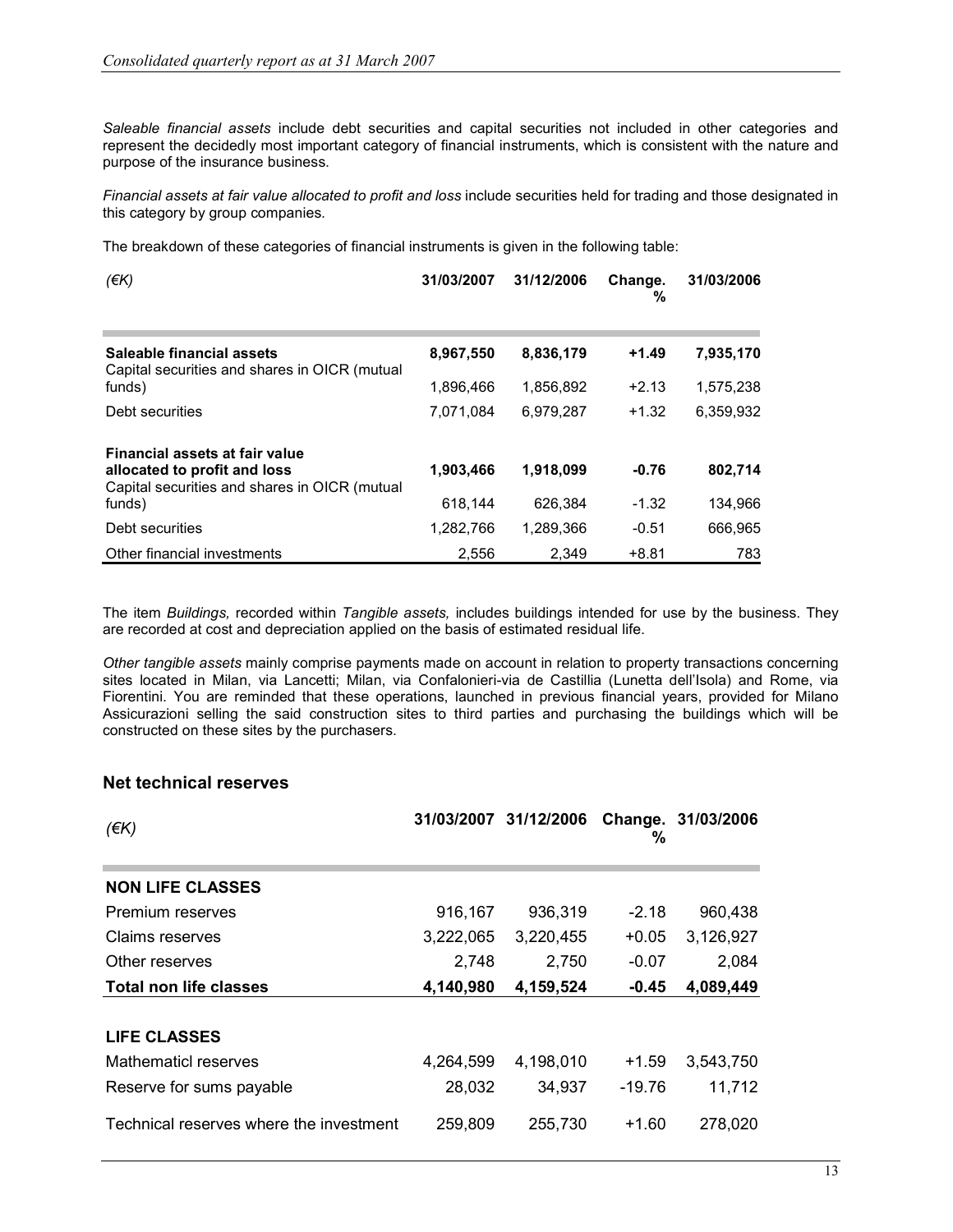| <b>GRAND TOTAL</b>                                                              | 8,763,744 | 8,736,454 | $+0.31$ | 8,042,279 |
|---------------------------------------------------------------------------------|-----------|-----------|---------|-----------|
| <b>Total life classes</b>                                                       | 4.622.764 | 4,576,930 | $+1.00$ | 3,952,830 |
| Other reserves                                                                  | 70.324    | 88.253    | -20.32  | 119.348   |
| risk is borne by policyholders and risk<br>arising from pension fund management |           |           |         |           |

The other technical reserves for the non life classes relate to the provision for aging in the health class, intended to offset the deterioration in insurance risk due to the increasing age of policyholders, in cases in which the premiums are established for the entire life of the contract according to the age of policyholders at the time the policy is taken out.

Note that with the introduction of the IAS/IFRS international accounting principles the non life technical reserves no longer include equalisation reserves or reserves intended to cover risks from natural disasters, established using fixed rate methodologies based on specific regulatory provisions in national legislation.

The accumulated amount of such reserves at date of transition to international accounting principles was allocated as an increase to net equity.

The technical reserves for life classes are those relating to insurance policies and investment policies with elements of discretionary investment, governed by IFRS 4. This item does not include liabilities relating to unit linked and index linked policies which are pure investment products and thus, being contracts with insignificant insurance risk, are governed by IAS 39 (Financial instruments) and are recorded under financial liabilities.

#### Financial liabilities

| $(\epsilon K)$                                                      |           | 31/03/2007 31/12/2006 | %       | Change. 31/03/2006 |
|---------------------------------------------------------------------|-----------|-----------------------|---------|--------------------|
| Financial liabilities at fair value allocated to<br>profit and loss | 1,204,879 | 1,233,285             | $-2.30$ | 104.410            |
| Other financial liabilities                                         | 311,319   | 314.511               | -1.01   | 159,873            |
| <b>TOTAL</b>                                                        | 1,516,198 | 1,547,796             | $-2.04$ | 264,283            |

The liabilities at fair value allocated to profit and loss include  $\epsilon$  21,869K of financial liabilities associated with options on securities in portfolio and € 1,183,010 of financial liabilities designated in this category, relating to unit linked and index linked policies which are pure investment products and, having no significant insurance risk, are recorded using the deposit accounting method in accordance with IFRS 4.

The significant increase compared to 31 March 2006 derives mainly from the proportional consolidation of Bipiemme Vita as already mentioned.

The other financial liabilities mainly comprise:

- € 147,764K in deposits from reinsurers held in accordance with contractual terms set out in the relevant agreements;
- A subordinate loan in the nominal amount of € 150,000K extended to Milano Assicurazioni by Mediobanca on 14 July 2006, and recorded at € 161,699K, being the associated amortised cost. This subordinated loan is at an interest rate equal to 6 month Euribor + 180 basis points and is repayable in five annual instalments of equal size beginning on the 16th anniversary of the date of the loan. There is also an option for early repayment, including partial repayment, beginning in the 10th year from the date of the loan and subject to authorisation from ISVAP.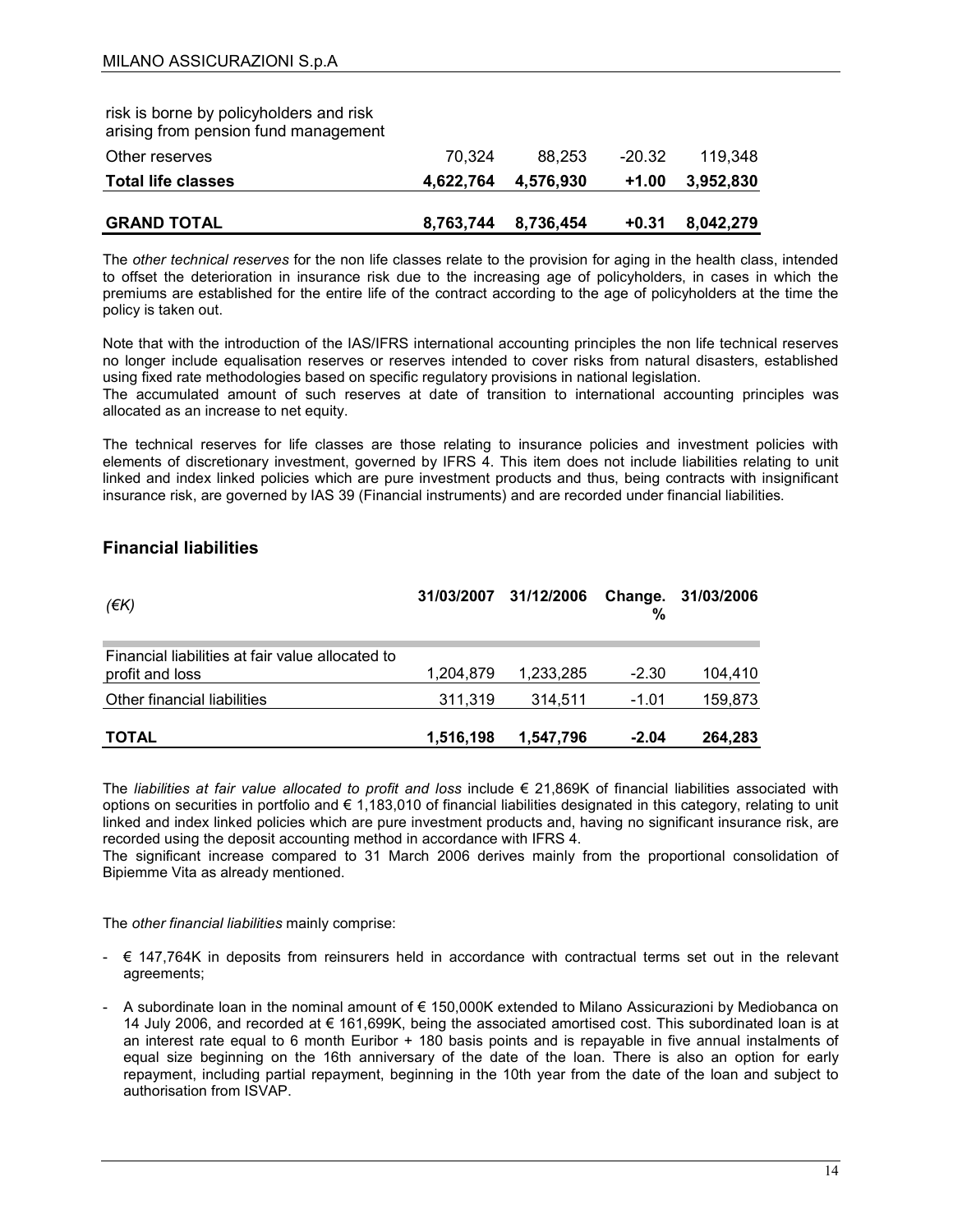### NET EQUITY

The net equity of the group as at 31 March 2007 stands at  $\epsilon$  2,026,143K and has increased by  $\epsilon$  40,639K compared to 31 December 2006, mainly due to the profit for the quarter  $(E 72,408K)$ , the increase in capital following the warrant conversion  $(\epsilon 22,872K)$  and the decrease in the reserve relating to saleable financial assets (€ 53,905K).

The breakdown is given below:

| $(\epsilon K)$                                  | 31/03/2007 | 31/12/2006 | Change<br>% | 31/03/2006 |
|-------------------------------------------------|------------|------------|-------------|------------|
| <b>Net equity for the Group</b>                 | 2,026,143  | 1,985,504  | $+2.05$     | 1,903,934  |
| Capital                                         | 242,988    | 242,981    |             | 238,592    |
| Other capital instruments                       |            |            |             |            |
| Capital reserves                                | 380,355    | 360,041    | $+5.64$     | 359,938    |
| Reserves for profits and other capital          |            |            |             |            |
| reserves                                        | 1,089,531  | 838,567    | $+29.93$    | 972,778    |
| Own shares                                      | $-9,566$   | $-8,271$   | $+15.66$    | $-374$     |
| Reserve for net exchange differences            |            |            |             |            |
| Profits or losses on saleable financial         |            |            |             |            |
| assets                                          | 252,776    | 306,681    | $-17.58$    | 266,995    |
| Other profits and losses allocated directly to  |            |            |             |            |
| equity                                          | $-2,349$   | $-2,349$   |             | $-5,298$   |
| Profit (loss) for the financial year pertaining |            |            |             |            |
| to the group                                    | 72,408     | 247,854    | n.s.        | 71,303     |
| Net equity of third parties                     | 3,665      | 3,647      | $+0.49$     | 3,597      |
| Capital and reserves of third parties           | 3,653      | 3,572      | $+2.27$     | 3,570      |
| Profits and losses allocated directly to        |            |            |             |            |
| equity                                          | -6         | -6         |             | 4          |
| Profit (loss) for the financial year pertaining |            |            |             |            |
| to third parties                                | 18         | 81         | n.s.        | 23         |
| <b>TOTAL</b>                                    | 2,029,808  | 1,989,151  | 2.04        | 1,907,531  |

The item Capital reserves includes the premium reserve for share issues, which has been created at the time of capital increases.

The item Reserves for profits and other capital reserves includes the reserves arising from the first application of the IAS/IFRS principles (negative amount of € 40,880K), the consolidation reserve (€ 36,854K) and sundry capital reserves of € 1,093,557K. This last item mainly includes the profit reserves of the parent company Milano Assicurazioni as well as the profit for the previous financial year.

It also includes, in particular, € 2,136K set aside to meet the requirements of IFRS 2 (Payments based on Shares) in relation to Stock Options on savings shares of the parent company Fondiaria-Sai assigned to employees and executive directors of Milano Assicurazioni.

The profits or losses on saleable financial assets derive from adjusting to fair value the financial instruments classified in this category, net of the associated deferred taxes and the portion attributable to policyholders due to application of Shadow Accounting methods in accordance with paragraph 30 of IFRS 4, posted as an increase to the other technical reserves of the life classes.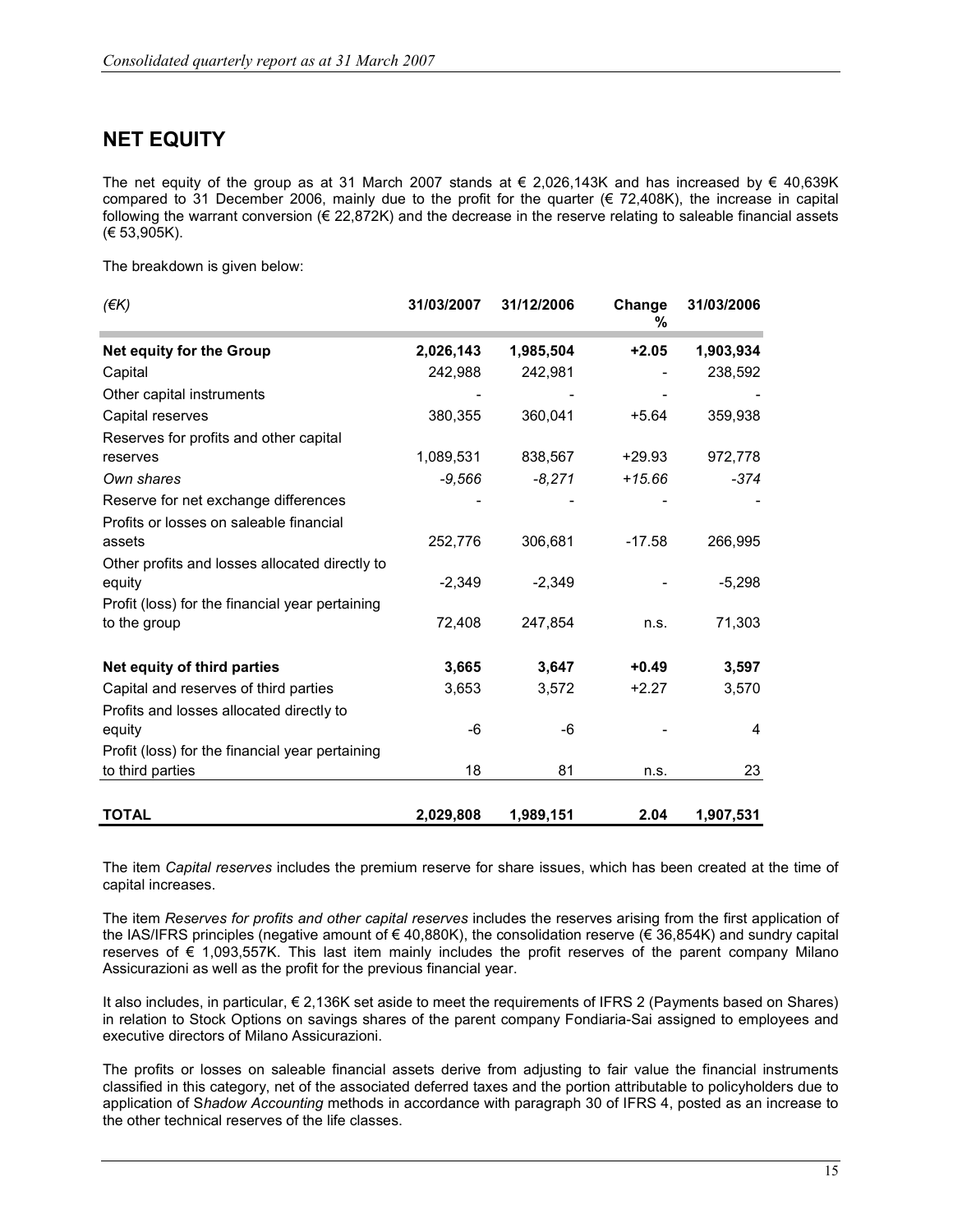We note that by using shadow accounting methods an opportune correlation is created between the value of the life technical reserves and the value arrived at under IAS/IFRS principles for the assets included in the separate management accounts.

The other profits and losses allocated directly to equity include the actuarial profits and losses arising from establishment of the employee severance fund, in applying the requirements of IAS 19 (Employee benefits).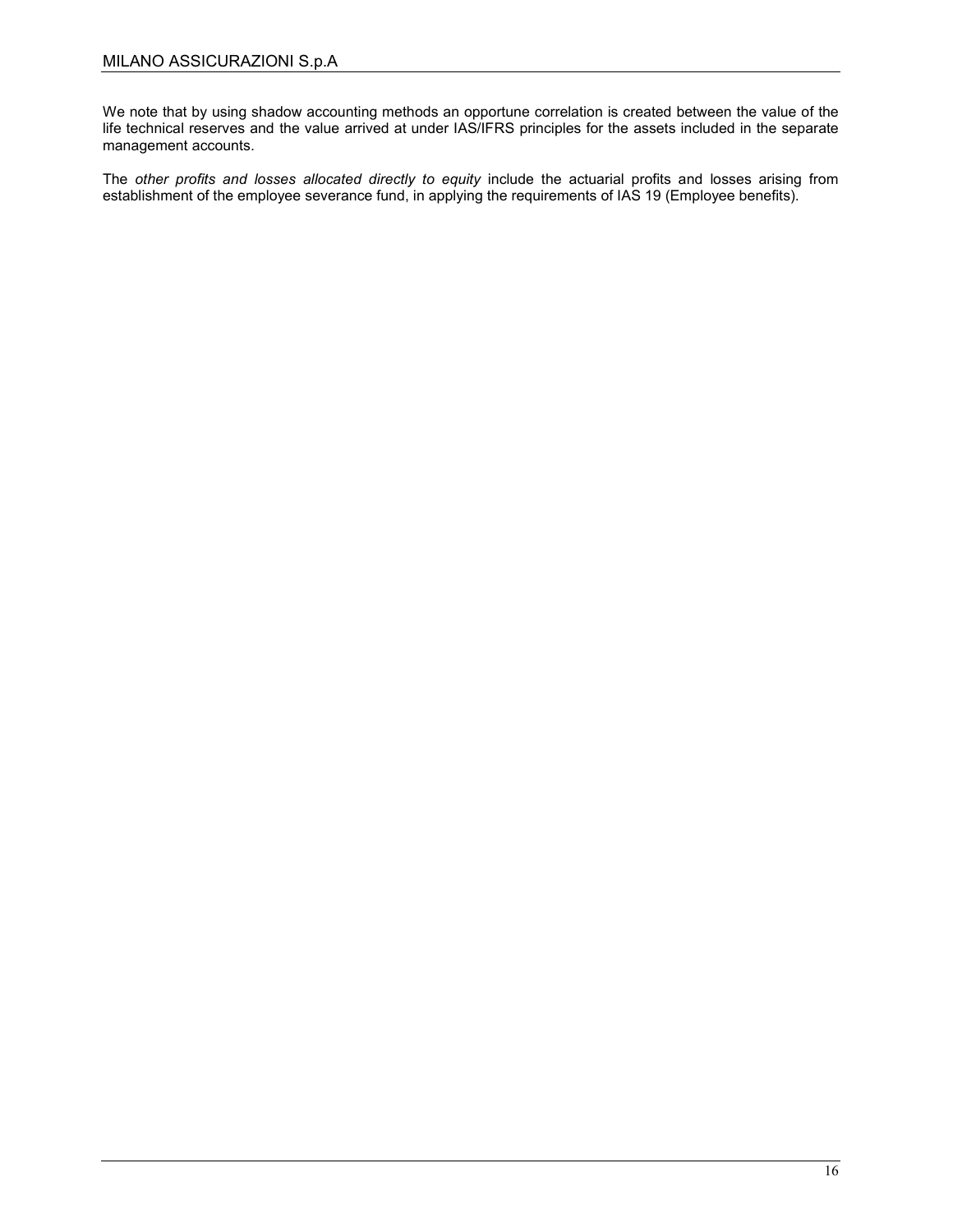### BUSINESS PERFORMANCE AND COMMENTARY

#### Non life insurance sector

As at 31 March, premiums issued stand at € 683,036K in total, and are showing a reduction of 2.95% compared to the first three months of the 2006 financial year, which had recorded income of  $\epsilon$  703,782K.

For direct work alone premiums issued amounted to € 679,702K (-3.1%), of which € 496,084K relates to motor classes, which have recorded a reduction of 4.71% compared to 31 March 2006) and  $\epsilon$  183,618K relates to the other classes, where there has been growth of 1.55%. The performance of premiums in motor classes reflects the planned recovery actions in those geographic areas and tariff sectors which were showing an unsatisfactory technical performance and, in particular, the resizing of the fleets portfolio.

In other non life classes we are pursuing an assumption policy aimed at combining growth and profitability, protecting the standard of quality of the acquired portfolio. In particular, in contrast to the impetus occurring in the retail sector, which offers satisfactory profit margins, the Corporate sector is continuing to experience extremely competitive market conditions which make it difficult to achieve significant growth in business volumes, bearing in mind the fact that in some specific areas, such as the TPL sector, there has been a tightening of the criteria which encourage the application of a risk underwriting policy based on adherence to rigorous technical parameters.

| (EK)                              | <b>Jan-Mar 2007</b> | <b>Jan-Mar 2006</b> | Change<br>℅ |
|-----------------------------------|---------------------|---------------------|-------------|
| Accidents and illness             | 59,692              | 57,405              | $+3.98$     |
| Land Motor Vehicle TPL            | 430,404             | 451,654             | $-4.70$     |
| Motor Assistance – other classes  | 65,680              | 68,972              | $-4.77$     |
| Sea, air and transport assistance | 2,578               | 3,874               | $-33.45$    |
| Fire and other damage to property | 62,825              | 61,438              | $+2.26$     |
| <b>General TPL</b>                | 44,851              | 45,228              | $-0.83$     |
| <b>Credit and Surety Bonds</b>    | 6,528               | 6,635               | $-1.61$     |
| Sundry monetary losses            | 1,937               | 1,455               | $+33.13$    |
| Legal protection                  | 1,609               | 1,574               | +2.22       |
| Assistance                        | 3,598               | 3,207               | $+12.19$    |
| <b>TOTAL</b>                      | 679,702             | 701,442             | $-3.10$     |

Below is the breakdown by class of premiums for direct work:

In the 1st quarter of the financial year 185,825 claims were reported, compared with. 202,650 claims reported in the 1st quarter 2006 (- 8.30%). For the motor TPL class alone, claims reported as at 31 March total 107,346, against 119,425 claims reported in the 1st quarter 2006 (- 10.11%).

Claims paid as at 31 March 2007, inclusive of outwards reinsurance, amount to € 465,707K, against € 488,991K in the corresponding period for the previous financial year (- 4.76%).

Below is the breakdown by account class of the number of claims reported and the amount, net of settlement costs, for claims paid on direct Italian work: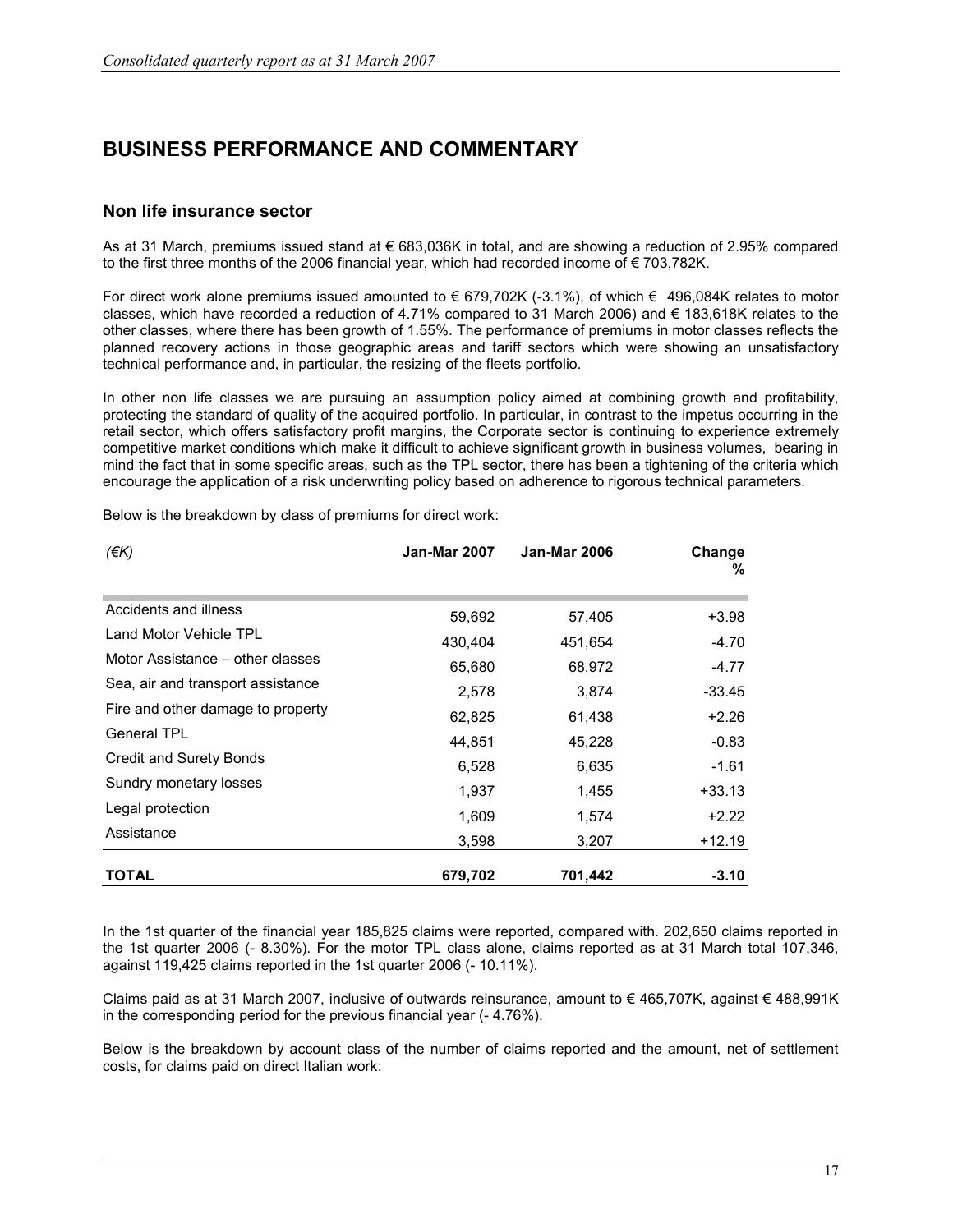|                                                               |                 | <b>Claims reported</b><br>(Number) |                      |                  | <b>Claims paid</b><br>(€K) |                     |
|---------------------------------------------------------------|-----------------|------------------------------------|----------------------|------------------|----------------------------|---------------------|
|                                                               |                 | 31/03/2007 31/03/2006              | Change<br>%          | 31/03/2007       | 31/03/2006                 | Change<br>%         |
| Accidents and illness                                         | 18,607          | 18,703                             | $-0.51$              | 26,185           | 28,036                     | $-6.60$             |
| Land Motor Vehicle TPL                                        | 107,346         | 119,425                            | $-10.11$             | 334,164          | 354,995                    | $-5.87$             |
| Motor Assistance – other<br>classes<br>Sea, air and transport | 24,576          | 24,157                             | $+1.73$              | 28,975           | 30,687                     | $-5.58$             |
| assistance                                                    | 199             | 208                                | $-4.33$              | 1,144            | 879                        | $+30.15$            |
| Fire and other damage to<br>property<br><b>General TPL</b>    | 16,540<br>9,996 | 19,703<br>11,225                   | $-16.05$<br>$-10.95$ | 37,304<br>31,549 | 36,616<br>28,372           | $+1.88$<br>$+11.20$ |
| <b>Credit and Surety Bonds</b>                                | 145             | 137                                | $+5.84$              | 4,461            | 7,012                      | $-36.38$            |
| Sundry monetary losses                                        | 654             | 85                                 | n.s.                 | 376              | 547                        | $-31.26$            |
| Legal protection                                              | 134             | 250                                | $-46.40$             | 155              | 109                        | $+42.20$            |
| Assistance                                                    | 7,628           | 8,757                              | $-12.89$             | 1,394            | 1,738                      | $-19.79$            |
| <b>TOTAL</b>                                                  | 185,825         | 202,650                            | $-8.30$              | 465,707          | 488,991                    | $-4.76$             |

With regard to the Motor TPL class it should be explained that from 1st February 2007 the new direct indemnity regime came into force, allowing road accident victims who are not at fault or only partially at fault to be compensated directly by their own insurer.

Note that the new regime applies in the case of an accident between two motor vehicles, both with Italian plates, identified and properly insured. It is accessed by presenting the claim, completed on the blue "constatazione amichevole" report form, and the compensation claim, to ones own company; once the latter has verified that its own policyholder is wholly or partially in the right it will make a compensation offer for the damage suffered.

If the request for compensation includes all the information required to evaluate the damages, the insurance company is obliged to respond:

- within 30 days for damage to the vehicle and to property, if the Blue Form has been signed by both drivers or policyholders of the vehicles involved;
- within 60 days for damage to the vehicle and to property if there is no double-signed Blue Form;
- within 90 days for damage to the person of the driver, making a compensation offer or explaining the reasons why it is not obliged to pay compensation for the damage.

After advising the amount offered, the company proceeds with payment within the next 15 days. Compensation is payable for:

- damage to the vehicle and any damages associated with its use (e.g. mechanical breakdown, towing etc.);
- any minor injuries suffered by the driver (up to 9% incapacity);
- any damage to property being carried which belongs to the owner or driver.

The short period of time which has elapsed since it began means that we cannot yet express a complete and definitive evaluation of the balance sheet and profit and loss impact of the new compensation procedures; these may, however, have caused distortions across the whole market in the administrative flows of claims reported and paid compared to the corresponding period for the previous financial year.

However, investment made by the Fondiaria-Sai group as a whole in terms of getting appropriate computer systems in place and training affected staff has enabled the process of transition to the new indemnity procedure to be managed with a greater level of efficiency than that experienced by the market as a whole.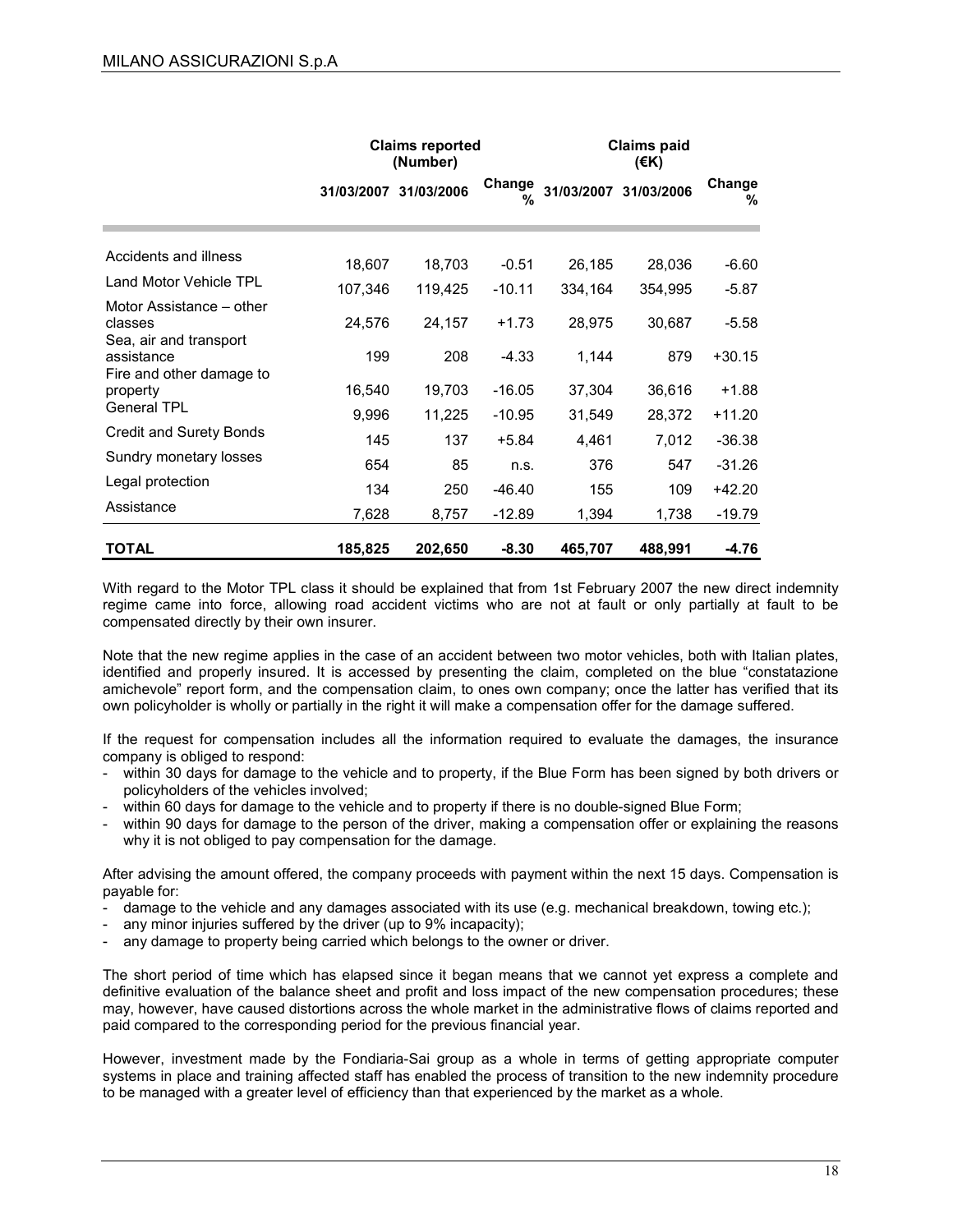#### **Reinsurance**

Premiums ceded in non life classes stand at € 23,056K as at 31 March 2007, compared to € 17,437K in the corresponding period for the previous financial year.

Risks ceded in non life classes have been placed with prime international operators with a high rating (S&P A/AA/AAA) by our associate company The Lawrence Re Ireland Ltd.

The agreements entered into favour non proportional cessions for Fire, Theft, Accident, General TPL, Land Motor Vehicle TPL and Motor Vehicle Body classes.

Proportional cession agreements have been maintained with a non proportional structure protecting the retained portion in Surety Bonds, Credit and Aeronautical risks classes.

For Technology Risks the reinsurance structure remains on a quota share and excess basis, with joint non proportional protection for Fire and Motor Vehicle Body classes.

The Assistance segment is reinsured by quota share with Pronto Assistance, and Hail risks are covered by a stop-loss agreement.

In the Transport, Goods and Marine Hull classes, proportional cover has been taken out this year with the associate company SIAT.

#### Subsidiary companies

The following table shows the essential data reported for the first quarter of the 2007 financial year for those subsidiary companies operating in the non life insurance sector:

| $($ $\notin$ K $)$           | <b>Gross</b><br>premiums | change %  | result | net equity<br>excluding result<br>for the year |
|------------------------------|--------------------------|-----------|--------|------------------------------------------------|
| Dialogo Assicurazioni S.p.A. | 2.900                    | $-23.66$  | 24     | 10,351                                         |
| Systema Assicurazioni S.p.A. | 2.318                    | $-21.56$  | 149    | 12,886                                         |
| Novara Assicura S.p.A.       | 617                      | $+265.08$ | -131   | 14,263                                         |

#### DIALOGO ASSICURAZIONI S.p.A. – Milano (our direct share 99.85%)

This Company is mainly active in placing motor vehicle products through telesales and the Internet.

Gross premiums booked as at 31 March 2007 total € 2,900K, against € 3,799K in the corresponding period for the previous financial year (- 23.66%). The result for premiums has been affected by the postponement of the advertising campaign to relaunch the company, which will, however, begin shortly.

The technical account is showing a balance of roughly zero, compared to a positive balance of € 168K on 31 March 2006.

The profit and loss for the quarter is showing a profit of € 24K, against a profit of € 142K in March 2006.

#### SYSTEMA Compagnia di Assicurazioni S.p.A. – Milano (our direct share 100%)

This Company operates in the non Life classes by marketing standardised products distributed by banking partners with which it has entered into specific agreements.

In the context of the project for collaboration and cooperation between the Fondiaria-Sai Group and the Banca Popolare di Milano Group in the bancassurance sector, during March 2007 BPM began marketing the insurance policies of Systema. The new range of insurance services on offer was launched with the "multiprotection" policy created to cover risks arising from accidental events which may affect the home or the family circle. However, by the end of the quarter the new agreement has not had any noticeable impact on the company's portfolio.

Gross premiums booked amount to  $\epsilon$  2,318K, compared to  $\epsilon$  2,955K as at 31 March 2006 (-21.56%). The technical account, despite the reduction in booked premiums, remains positive with a balance of € 211K (€ 554K as at 31 March 2006).

The profit and loss account as at 31 March 2007 showed a profit of  $\epsilon$  149K, compared to the profit of  $\epsilon$  418K realised in the corresponding period of the previous financial year.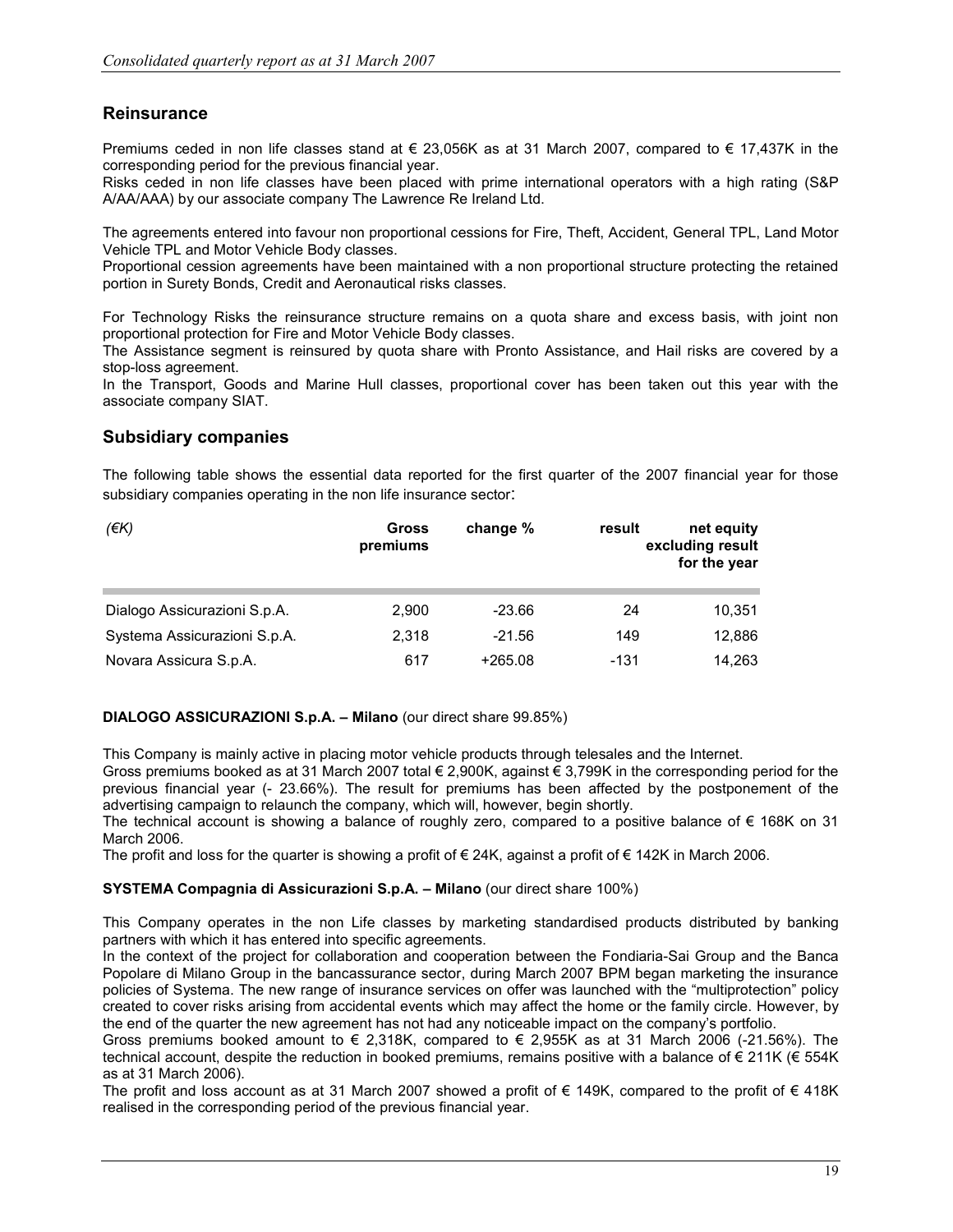#### NOVARA ASSICURA S.p.A. – Novara (our direct share 100%)

This Company acts as the vehicle for the partnership in the non life bancassurance sector with Banco Popolare di Verona e Novara, with agreements in place providing for the transfer to the latter of 50% of the share capital.

The Company in fact places its own insurance products via the counters of the Banca Popolare di Novara, a subsidiary of the Banco Popolare di Verona e Novara.

Premium income as at 31 March 2007 stands at € 617K, of which € 361K relates to motor classes. As at 31 March of the previous financial year there was premium income of € 169K, mainly relating to motor classes. The profit and loss account as at 30 September, still affected by structural costs not offset by a sufficient volume of business, closed with a loss of  $\epsilon$  131K.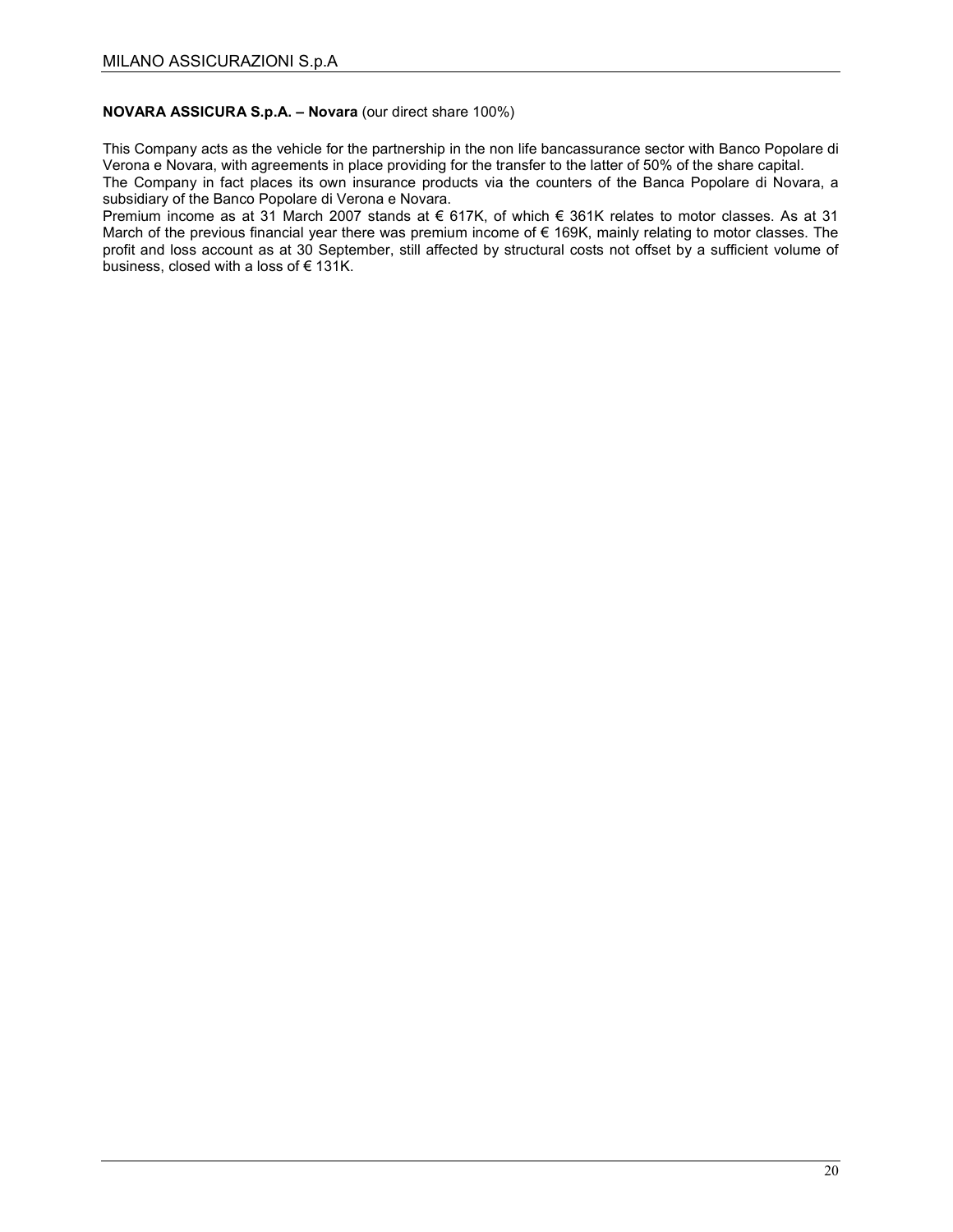#### Life insurance sector

Premiums for direct work issued up to 31 March amount to € 216,415K in total, an increase of 33.47% compared to the corresponding period for the previous financial year, which had recorded premium volumes of € 162,143K. The significant increase can largely be attributed to the contribution of Bipiemme Vita and, in particular, to the 50% proportional consolidation of premiums issued by Bipiemme Vita in the 1st quarter of 2007. Note that this proportional consolidation, at the rate given above, became applicable following the accumulation by Milano Assicurazioni of a 50% interest in the share capital of Bipiemme Vita in October 2006. Net of this contribution, equal to € 53,798K, life premiums were at € 162,617K, a slight increase compared to 1st quarter 2006 (+ 0.29%).

Analysing this at class level, the largest component relates to traditional product types, with a predominantly insurance content, which produce higher profit margins and, by loyalising customers, help increase the value of the portfolio in the long term.

In the quarter in question a further € 16,832 K in premiums were issued in connection with products linked to investment funds and market indexes and relate to a new Index Linked (Index Linked Match Race) product featuring an innovative option mechanism allowing comparison between two share indexes, one European, comprising a selection of high yield securities, and one "generalist", representing the entire US share market.

Premiums relating to capitalisation products remain high, these being in demand from institutional clients who view the products of the company and its subsidiaries as a good opportunity for investing their liquidity.

Note that in accordance with the provisions of IFRS 4 (Insurance policies) the amounts recorded on the premiums line relate to policies with significant insurance risk and to financial instruments with discretionary participation, whilst other financial instruments, and in particular, indexed linked contracts which are pure investment products and unit linked contracts, are booked under a deposit accounting methodology which, broadly, provides for only income margins to be applied to the profit and loss account and the matured balance in favour of policyholders to be recorded under financial liabilities.

Below is the breakdown by class of premiums for direct work:

| $(\epsilon K)$                                                     | <b>Jan-Mar 2007</b> | <b>Jan-Mar 2006</b> | Change % |
|--------------------------------------------------------------------|---------------------|---------------------|----------|
|                                                                    |                     |                     |          |
| Insurance on the length of<br>$\mathbf{L}$<br>$\sim$<br>human life | 106,050             | 77,919              | +36.10   |
| Insurance linked to market<br>$III -$<br>indexes                   | 16,832              | 271                 | n.s.     |
| Health insurance<br>$IV -$                                         | 16                  | 12                  | $+33.33$ |
| Capitalisation operations<br>$V -$                                 | 93,517              | 83,941              | $+11.41$ |
| <b>TOTAL</b>                                                       | 216,415             | 162,143             | $+33.47$ |

Gross sums paid amounted to € 178,976K (€ 144,738K as at 31 March 2006), being an increase of 23.7%. Of this increase € 13,641K relates to the 50% proportional consolidation of Bipiemme Vita. Net of this contribution the gross sums paid would amount to  $\in$  165,335K (+ 14.2% compared to 31 March 2006).

Below, and as an indication only, are the premiums relating to new production, calculated in accordance with the instructions of the Supervisory Body and thus also including financial contracts governed by IAS 39: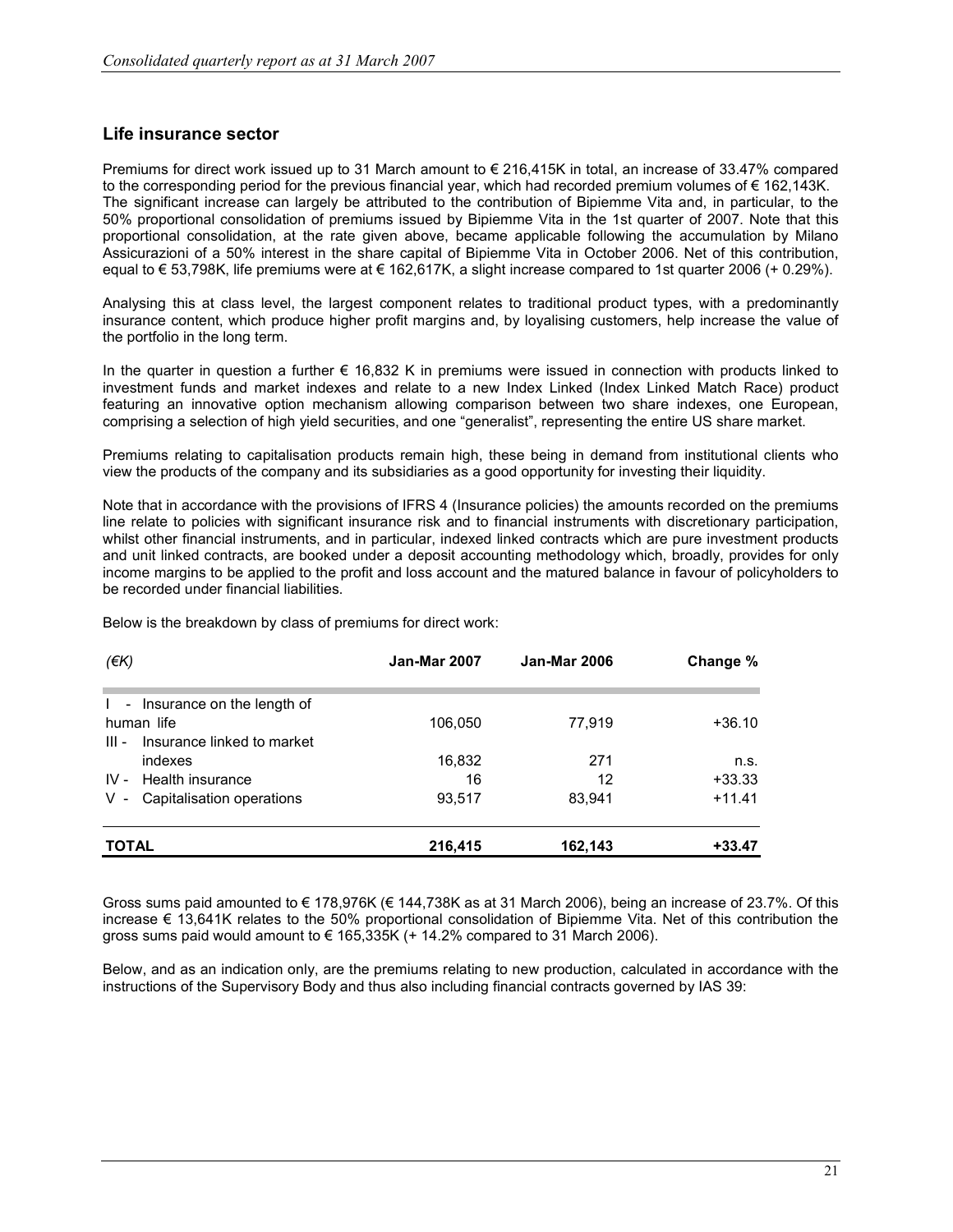| (EK)                                           |      | 31/03/2007 | 31/03/2006 | Change % |
|------------------------------------------------|------|------------|------------|----------|
| Class I – Insurance on the length of human     | life | 56.190     | 33.859     | $+65.95$ |
| Class III – Insurance linked to market indexes |      | 18,171     |            | n.s.     |
| Class IV - Health insurance                    |      | 5          |            | n.s.     |
| Class $V -$ Capitalisation operations          |      | 81,568     | 75.609     | $+7.88$  |
| <b>TOTAL</b>                                   |      | 155,934    | 109,468    | $+42.45$ |

#### Individual policies

With regard to individual policies we are continuing to offer products associated with Special Administration which meet the requirements of profitability and security of invested capital which are generally appreciated by customers.

During January a new single premium revaluable product with immediate income, called RENDITA ASSICURATA, was made available to the commercial networks; as well as the usual payment of a lifetime income to the Policyholder, it also offers a decreasing counter-insurance which guarantees a payment to designated beneficiaries in the event of death, or the occurrence of a critical illness, or in the event that the Policyholder becomes disabled..

Because of these features, this product can serve as another instrument for the management of maturing capital sums, especially for customers in late middle age.

February then saw the launch of a new Index Linked (Index Linked Match Race) product featuring an innovative option mechanism which determines the return on the basis of two share indexes, one European, comprising a selection of high yield securities, and one "generalist", representing the entire US share market.

From the second half of March, the Company implemented a new web based system to provide technical and administrative support to the Agencies, known as ATDV (Assistenza Tecnica Direzione Vita – Life Directorate Technical Assistance), which can be used by accessing the company Intranet site.

#### Collective policies

Activity in the collective insurance segment has centred on management of the pre-existing Pension Funds, by means of operations intended to update the portfolio, before the natural contractual maturity of the relative policy, with the primary objective of promoting the conferment of the so-called. "maturing TFR" (employee severance fund payment) to the Pension Fund itself. This initiative will be completed by the end of the first half.

In terms of the product list, the new items introduced with the recent launch of the CONTO APERTO RISPARMIO (Open Savings Account) and of Plural Vita MUTUI, have caught the interest of the distribution networks, leading to interesting negotiations with customers.

The Corporate Open Account product – a capitalisation product mainly geared towards institutional clients – is also going down well with the client group it is aimed at. It should nevertheless be stressed that the current and expected dynamic for market rates will firstly bring growing distribution difficulties and, secondly the need to take steps aimed at managing acquired customers.

#### Open Pension Fund Milano Assicurazioni

On 29 March 2007 COVIP approved the Terms of the "Milano Assicurazioni Open Pension Fund". From this May the fund will thus be fully operational and will begin to collect contributions. This will then complete the Company's offer in the Supplementary Pensions segment, from which we expect interesting growth opportunities over the next few years.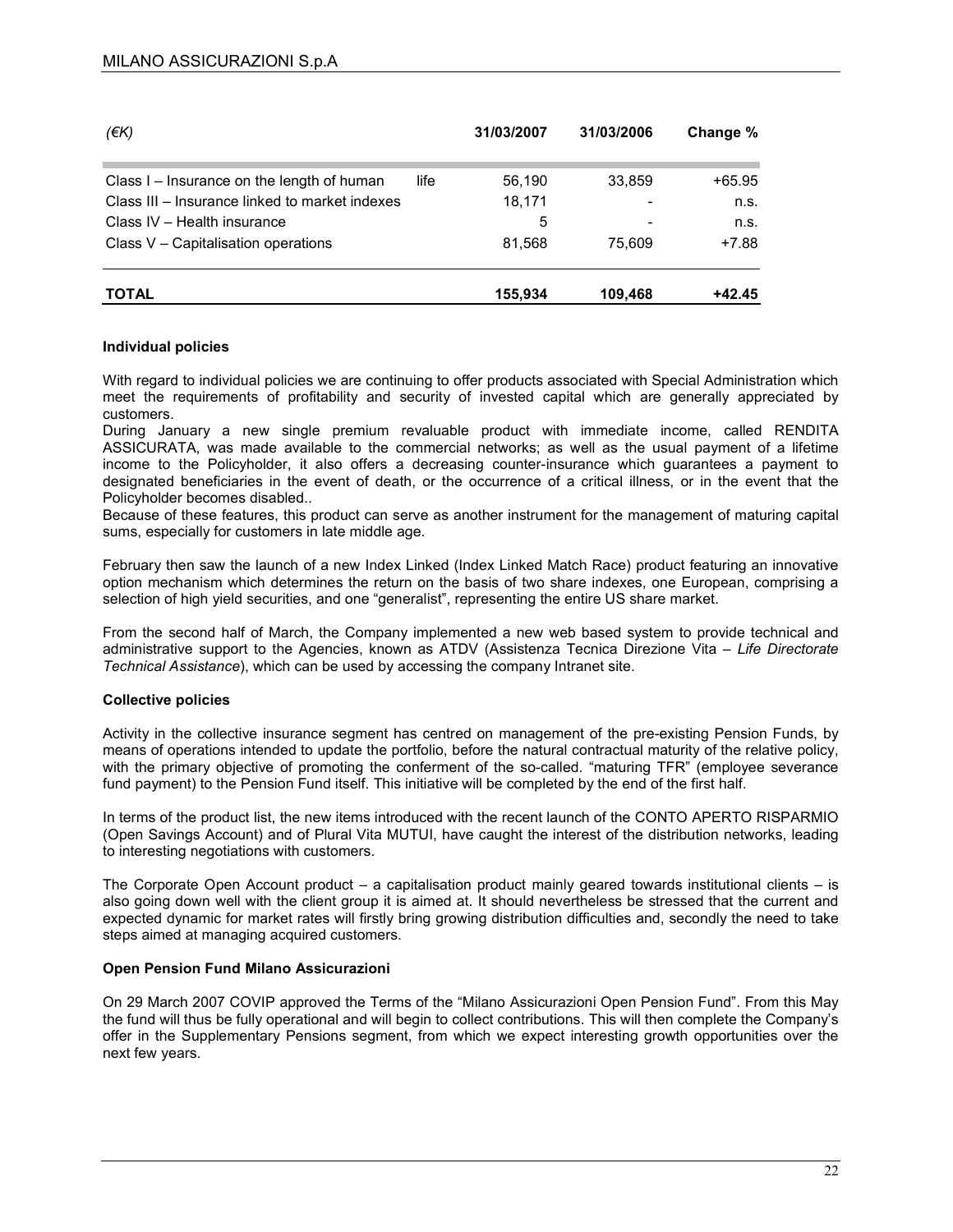#### **Reinsurance**

In life classes the reinsurance structure is unchanged compared to the previous financial year, with proportional cover in excess of loss and disaster cover in excess of claim.

As at 31 March 2007 premiums ceded amount to € 3,807K, compared with € 2,074K in the corresponding period for the previous financial year.

#### Subsidiaries and joint ventures

In the Life insurance sector, as well as Milano Assicurazioni, the companies Bipiemme Vita and Fondiprev also operate. We are providing a brief comment on their operations for the first three months of the financial year.

#### BIPIEMME VITA S.p.A. - Milan (our direct share 50%)

The quarterly accounts as at 31 March 2007, drafted in accordance with Italian principles, show premiums issued of € 112,850K, compared to € 106,039K for the previous financial year (+6.42%). During the first quarter the company took steps aimed at rationalising its portfolio of products, which was reviewed to maintain a high standard in terms of meeting the needs of customers and, at the same time, to take advantage of all the commercial opportunities on the market.

Very close attention was paid to the financial management of polices with guaranteed capital and income, very popular with customers in the 2006 financial year. It is no accident that the returns on Separate Managements managed by the Company are ranked amongst the best in the market.

Accurate financial management and the attention paid to controlling management costs have enabled the Company to deal effectively with the performance of the financial markets which, including for the quarter in question, have seen a reduction in the price of debt securities, although to a significantly lower extent compared to 1st quarter 2006.

The profit and loss closed with a net profit of  $\epsilon$  1,314K, against  $\epsilon$  4,305K in the equivalent period for the previous financial year.

#### FONDIPREV S.p.A. - Florence (our direct share 60%)

This company operates in life classes via the banking channel. New policies are issued via the bank counters of Banca delle Alpi Marittime, whilst old policies are managed directly. Activity in the first quarter of the 2007 financial year has effectively been marginal.

Gross premiums booked as at 31 March 2007 in fact amount to  $\epsilon$  63K, compared to  $\epsilon$  67K in the corresponding period for the 2006 financial year (-5.97%).

The first quarter of the financial year closed with a net profit of € 42K, compared to a profit of € 39K for the corresponding period of the previous financial year.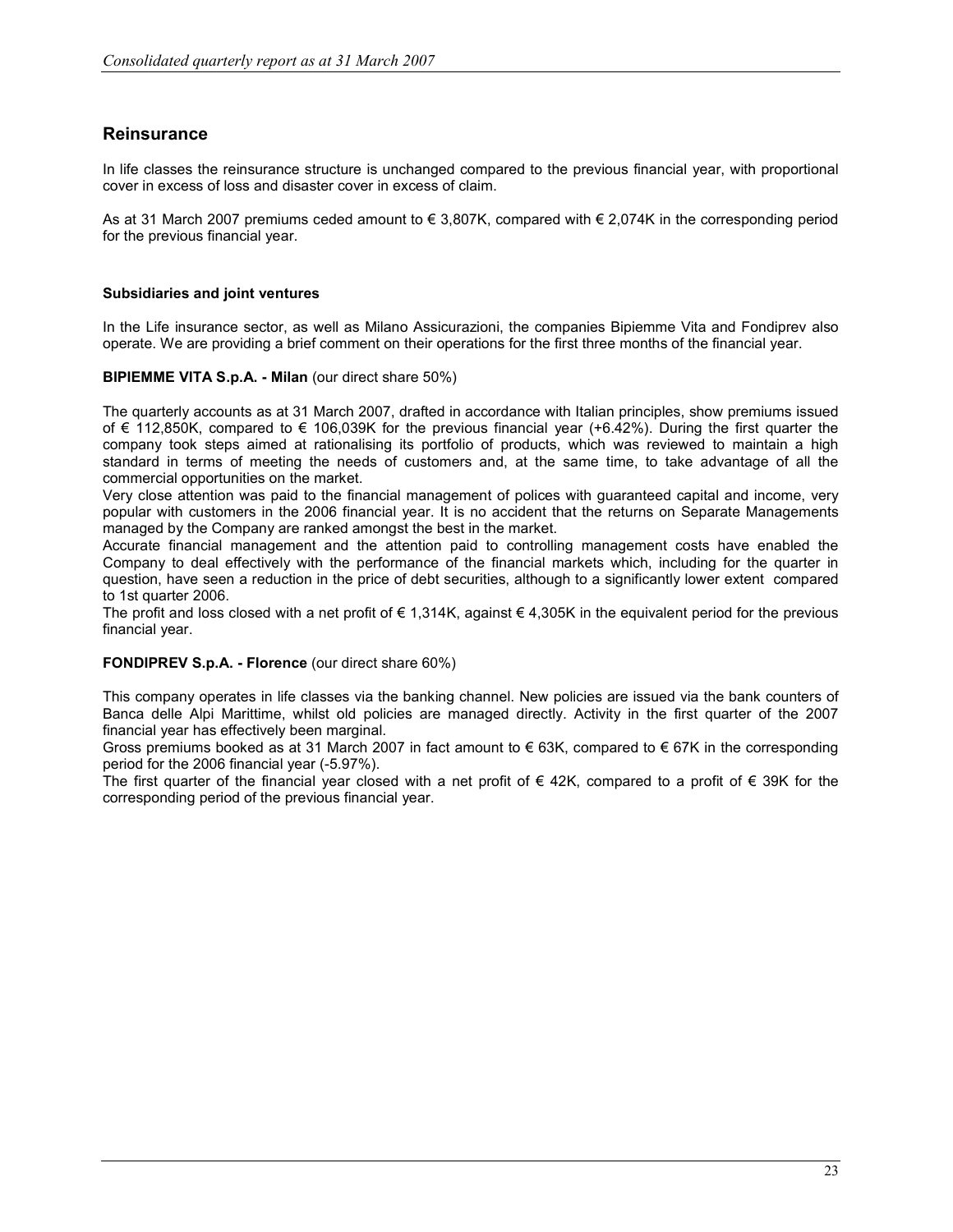#### Property sector

The performance in the first three months of the 2007 financial year for Subsidiary companies operating in the property sector can be summarised in the following table:

| (EK)                     | <b>Production</b><br>value | Change. %                | Result | net equity<br>excluding result |
|--------------------------|----------------------------|--------------------------|--------|--------------------------------|
| Meridiano Eur            | $\overline{\phantom{0}}$   | $\overline{\phantom{0}}$ | 2.232  | 112,963                        |
| Meridiano Orizzonti      | 523                        | $+1.95$                  | 255    | 59,361                         |
| Campo Carlo Magno S.p.A. | 299                        | $-2.61$                  | 50     | 6,330                          |

#### MERIDIANO EUR – Milan (our direct share 100%)

This Company is the owner of a building located in Assago, once the office of Milano Assicurazioni itself and now involved in a reconstruction project, with a book value of € 34,315K; it also holds shares in the mutual property fund "Tikal R.E. Fund", booked at € 76,506K, arising from conferment on the said Fund, in the 2004 financial year, of the building it owns in Rome, Piazzale dell'Industria.

The first three months of the financial year closed with a net profit of  $\epsilon$  2,232K, mainly arising from income distributed by the Fondo Tikal fund (profit of € 944K as at 31 March 2006).

#### MERIDIANO ORIZZONTI – Milan (our direct share 100%)

This Company is the owner of a building in Milan, Piazza S.M. Beltrade, 1 with a book value of € 55,208K. The first three months of the financial year closed with a net profit of  $\epsilon$  255K as a result of property income of  $\epsilon$  522K.

#### CAMPO CARLO MAGNO S.p.A. - Madonna di Campiglio (our direct share 100%)

This Company owns a hotel complex located in Madonna di Campiglio called the Golf Hotel; it has entered into a business rental contract with Atahotels S.p.A., providing for fees of 20% of net annual receipts, with a guaranteed minimum stipulated in any event. The transaction guarantees the Company an adequate return on the rented business premises, in line with what could be obtained on the market for comparable operations.

The profit and loss as at 31 March 2007 closed with a profit of  $\epsilon$  50K ( $\epsilon$  72K as at 31 March 2006).

We would also highlight that during January 2007 the planned merger by incorporation of Campo Carlo Magno Sport S.r.l. into Campo Carlo Magno S.p.A. was approved by the respective Shareholders' Meetings. The merger agreement was concluded in April and provides for accounting and tax effects to be backdated to 1st January 2007.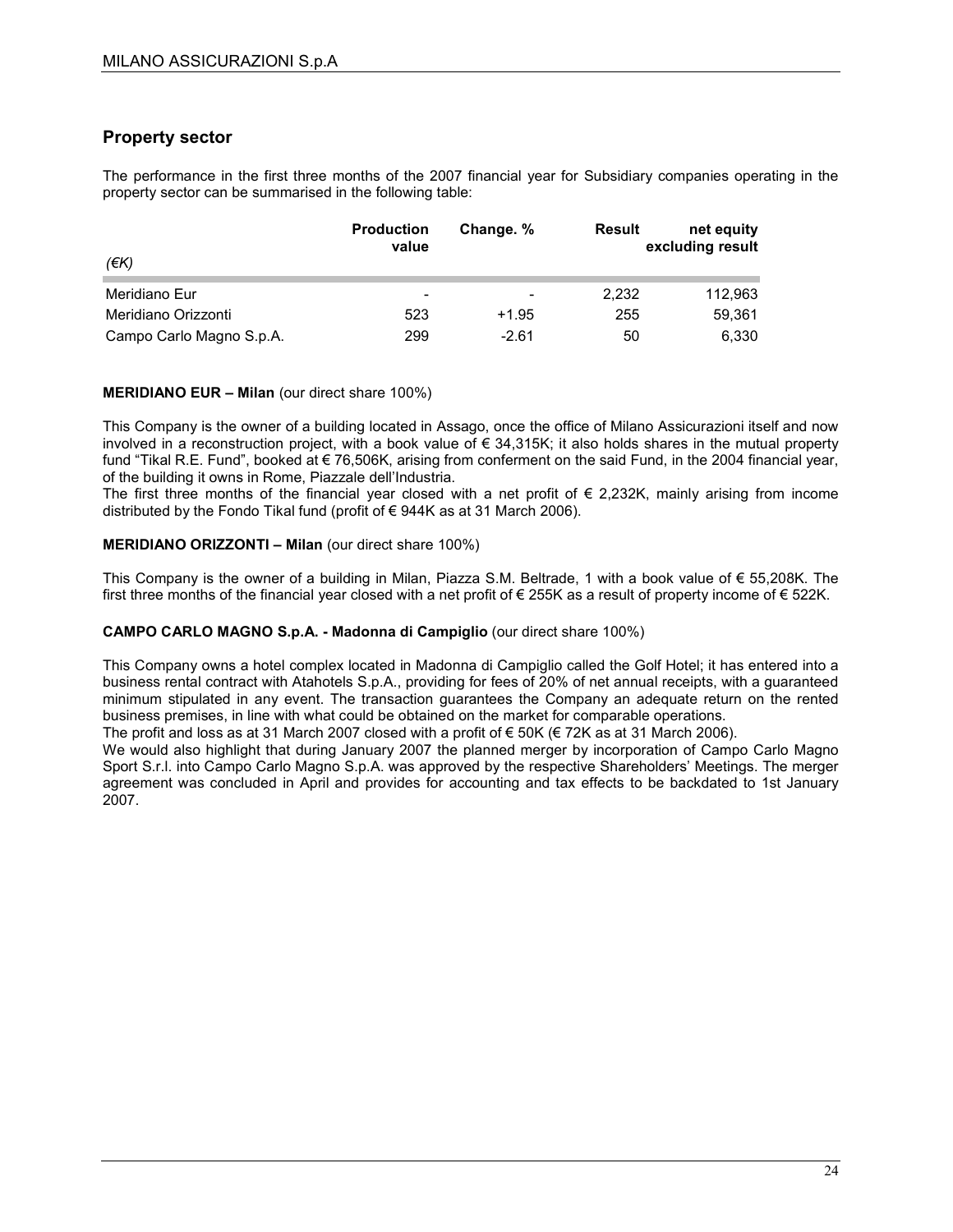### Other Activities sector

The Companies included in this sector are shown in the following table:

|                                | production<br>value      | change % | result | net equity<br>excluding result |
|--------------------------------|--------------------------|----------|--------|--------------------------------|
| (€K)                           |                          |          |        |                                |
| Maa finanziaria s.p.a.         | $\overline{\phantom{0}}$ |          | -2     | 924                            |
| Sogeint s.r.l.                 | 814                      | $+35.44$ | 16     | -164                           |
| Campo Carlo Magno Sport S.r.l. | 49                       | $-12.5$  | 8      | 526                            |

#### MAA FINANZIARIA – Milan (our direct share 100%)

This Company, originally active in the capital goods leasing sector and in finance, is now only managing a few finance contracts already on its portfolio. The result as at 31 March 2007 ended with a loss of € 1.5K compared to the loss of  $\epsilon$  15.3K in the corresponding period for the previous financial year.

#### SOGEINT – Milan (our direct share 100%)

This Company operates in the sector of commercial assistance to agencies. The first three months of the financial year closed with a profit of  $\epsilon$  16K. ( $\epsilon$  88K as at 31 March 2006).

#### CAMPO CARLO MAGNO SPORT S.r.l - Madonna di Campiglio (our direct share 100%)

This Company holds concessions for management of the ski slopes, lift equipment and the golf course for the Golf Hotel complex at Madonna di Campiglio. It entered into a business rental contract with Atahotels S.p.A., providing for fees of 20% of net annual receipts, with a guaranteed minimum stipulated in any event. The transaction guarantees the Company an adequate return on the rented business premises, in line with what could be obtained on the market for comparable operations.

The first three months of 2007 closed with a profit of  $\epsilon$  8K, compared to the profit of  $\epsilon$  26K recorded as at 31 March 2006.

We would also highlight that during January 2007 the planned merger by incorporation of Campo Carlo Magno Sport S.r.l. into Campo Carlo Magno S.p.A. was approved by the respective Shareholders' Meetings. The merger agreement was concluded in April and provides for accounting and tax effects to be backdated to 1st January 2007.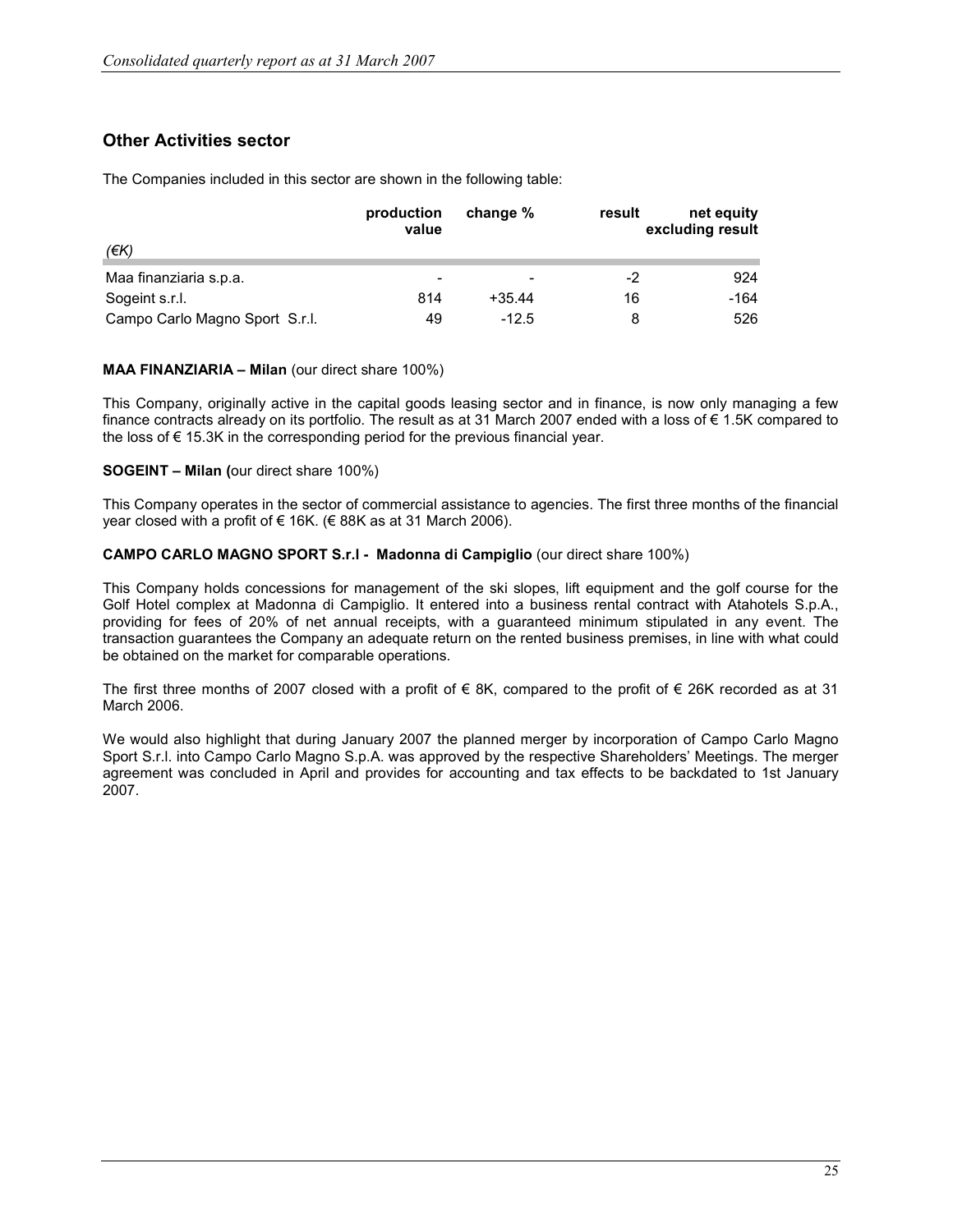#### Asset and financial management

The following table displays the results of financial and property operations in the first quarter 2007 compared with the results achieved during the equivalent period for the previous year:

| $(\epsilon K)$                                                                              | <b>Jan-Mar 2007</b> | <b>Jan-Mar 2006</b> |
|---------------------------------------------------------------------------------------------|---------------------|---------------------|
| Net income arising from financial instruments at fair value<br>allocated to profit and loss | 10,681              | 1,542               |
| Income from holdings in subsidiaries, affiliates and joint<br>ventures                      | 607                 |                     |
| Income arising from other financial instruments and<br>property investments of which:       | 97,734              | 103,662             |
| Interest received                                                                           | 65,871              | 54,160              |
| Other income                                                                                | 13,996              | 9,570               |
| Realised profits                                                                            | 17,867              | 39,932              |
| Revaluation gains                                                                           |                     |                     |
| <b>Total income</b>                                                                         | 109,022             | 105,204             |
| Charges from holdings in subsidiaries, affiliates and joint<br>ventures                     |                     |                     |
| Charges arising from other financial instruments and<br>property investments of which::     | $-10, 153$          | $-6,529$            |
| Interest paid                                                                               | $-4,230$            | $-1,682$            |
| Other charges                                                                               | $-2,045$            | $-1,323$            |
| <b>Realised losses</b>                                                                      | $-2,483$            | $-2,302$            |
| <b>Revaluation losses</b>                                                                   | $-1,395$            | $-1,222$            |
| <b>Total charges</b>                                                                        | $-10, 153$          | $-6,529$            |
| <b>TOTAL NET INCOME</b>                                                                     | 98,869              | 98,675              |

In the first quarter of 2007 the global economic situation saw a slowdown in American growth, offset by noticeable growth in Europe and in the regions of the Far East.

In particular, in the USA there was a series of contradictory data on the state of the economy, featuring a pronounced slowdown in the property and automobile sectors, whereas on the other hand there was significant firmness in the global labour market, enabling a good level of consumption to be maintained.

There were then signs of inflationary tensions, which obliged the Fed to hold rates steady at 5.25% despite weak economic growth.

In Europe the economic growth seen in the first months of 2007 has been very strong, helped both by the exports component, especially towards countries in the Far East, and by growth in internal demand, especially in Germany.

This has allowed the ECB to bring the base rate down to 3.75% in its March meeting, certainly not the peak level for rates in this cycle of monetary tightening.

The performance of the share market has been in direct contrast, with a favourable start to the year and a sudden correction, brought about by price pressures and the volatility which occurred in the Chinese market, with the additional effects arising from the reduction in carry trade and from geopolitical tensions, especially in relation to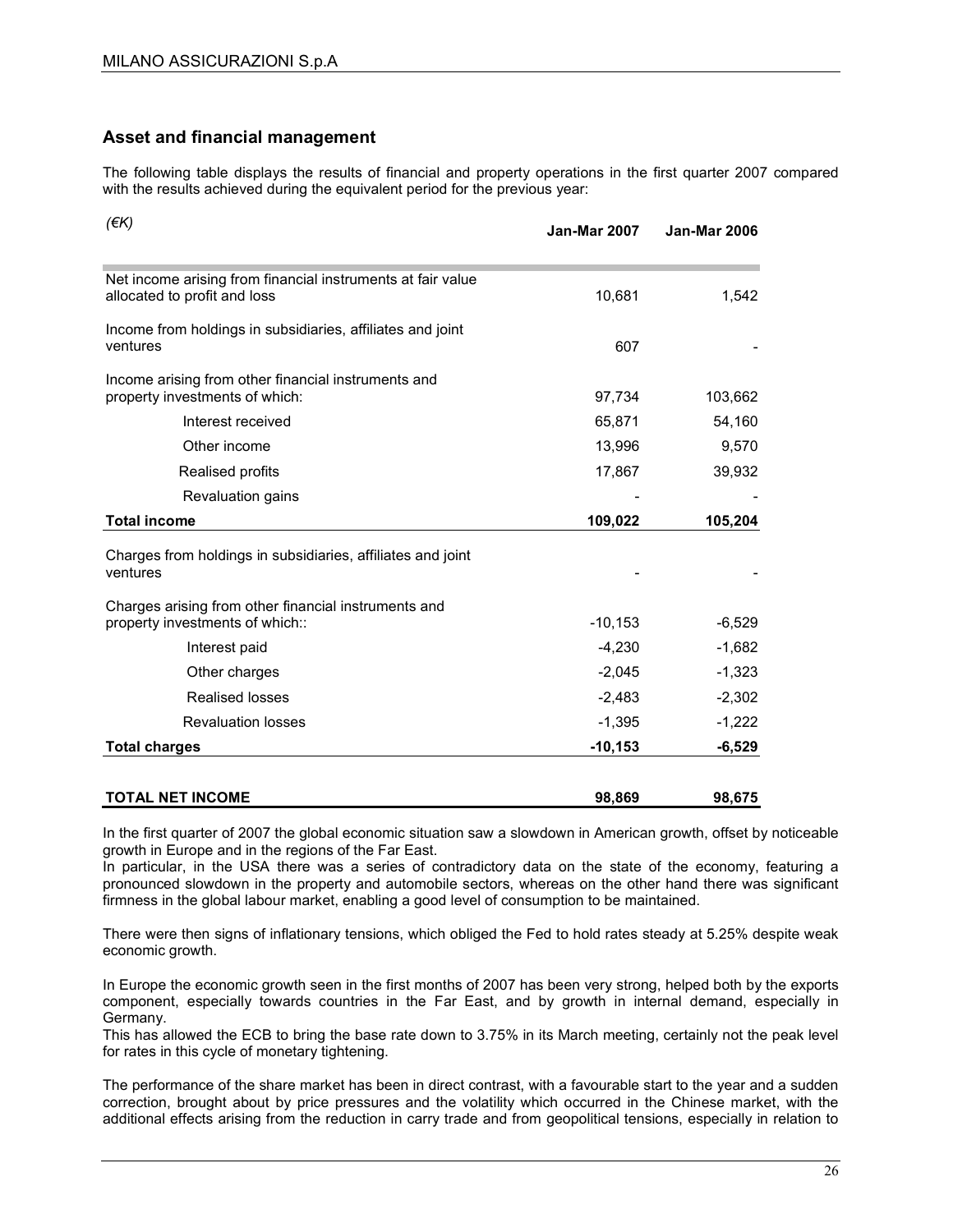Iran and its nuclear course. At the end of the quarter the performance of the European reference index was broadly flat (Eurostoxx50 +0.31%).

At the operational level, the financial activity which the Company and its subsidiaries have engaged in during the quarter in terms of Fixed Income has involved good trading activity in the non life segment and purchases focussed on the 1 and 2 year range, bearing in mind the somewhat flat interest curve and the level of rates in absolute terms, now close to 4% for both short and very short maturities..

For this purpose purchases of Covered Bonds were made, issues with an AAA rating and a higher return compared with Italian state debt securities on many maturities up to three years.

In the Life sector, in the face of a slightly increased level of exposure in terms of duration, we have sought to make purchases designed to generate income both immediately and upon maturity, the aim being to increase the returns on separate management, within the limits allowed by the risk profile associated with the macroeconomic situation.

In this context some cautious operations have also been conducted in the corporate sector, whilst keeping the proportion of this asset class largely unchanged.

During the quarter the equity weightings have not changed significantly. However, in the life sector we are continuing to move towards a more defensive position for the sector and, mainly in the non-life sector, towards concentration and adjusting our focus towards large caps.

Trading activity has increased significantly during the quarter and has enabled good gains to be realised, taking advantage of a share market which is much less one-way than in the recent past

The non life segment comprises government and supranational fixed rate bonds (84%), variable rate securities (15%), the remaining 1% being Repurchase Agreements. The total duration of the portfolio stands at 1.92.

The asset allocation for the life sector includes a fixed rate government and supranational component of 83% and a variable rate securities component of 17%, with a total portfolio duration of 5.48.

On the whole, investment in State securities in the Euro area has been favoured, these representing 82% of the portfolio compared to 18% in the Corporate segment.

Corporate securities belong, for the most part, to the investment grade category.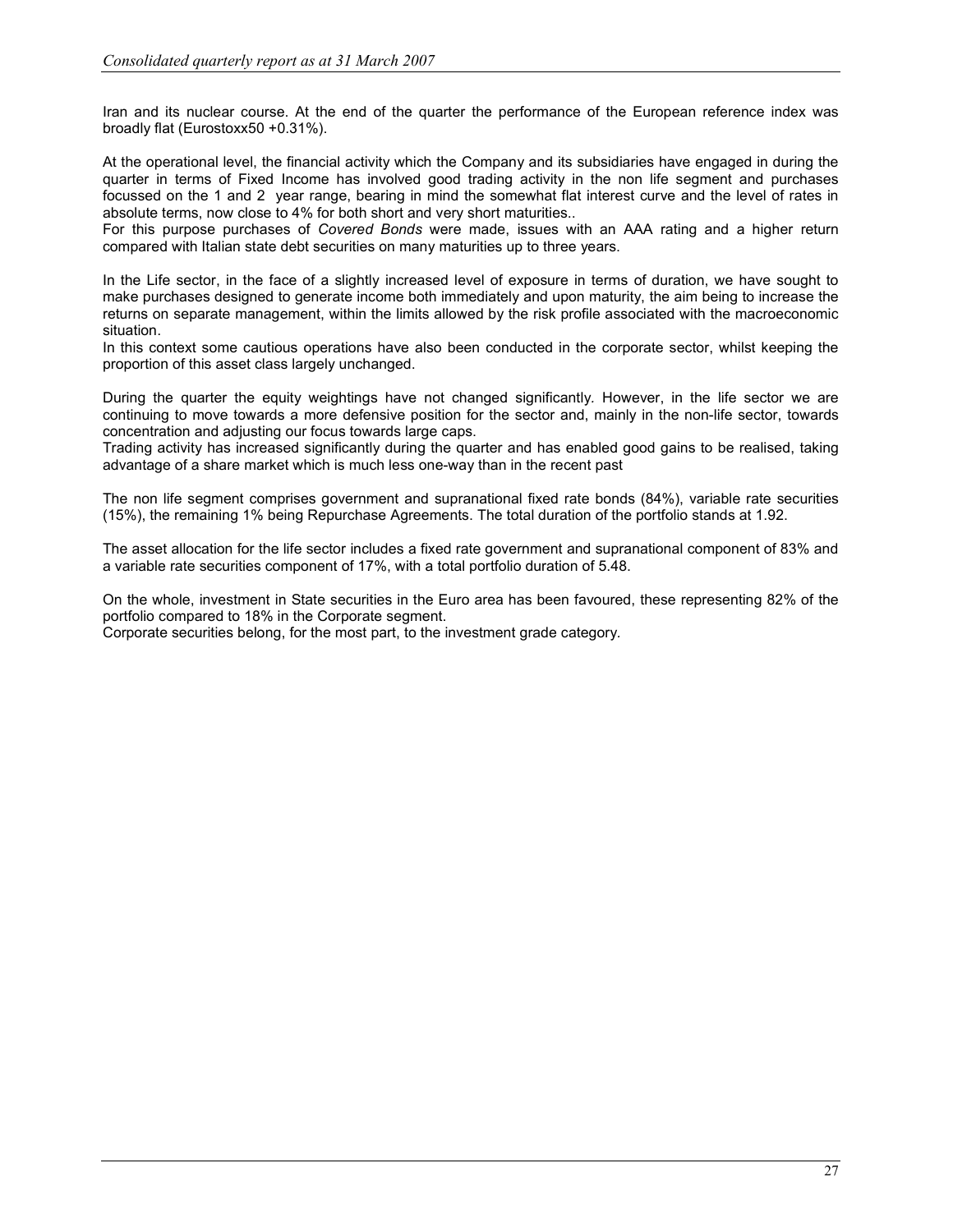#### Own shares and shares in the Parent Company

As at 31 March 2007 the Parent Company Milano Assicurazioni held own shares, shares in the direct parent Fondiaria-Sai and in the indirect parent Premafin as shown in the following table:

| (EK)                 | <b>Number</b> | Amount  |
|----------------------|---------------|---------|
| Own shares           | 1.685.460     | 9.565   |
| Fondiaria-Sai shares | 6.802.557     | 234,348 |
| Premafin shares      | 9.157.710     | 21.914  |

During the first three months of the financial year in question 210,000 own shares were purchased for a total amount of € 1,295K. The purchase was effected within the terms established by apposite resolutions of Shareholders' Meetings.

#### Performance of Milano Assicurazioni shares

As at 31 March 2007 the share capital of the parent company Milano Assicurazioni comprises 467,284,045 shares with a nominal value of  $\epsilon$  0.52, of which 436,544,163 are ordinary shares and 30,739,882 are savings shares. During the first three months of the 2007 financial year the share capital increased by € 8K due to the subscription of 14,718 ordinary shares, effected following the conversion of 36,795 Milano Assicurazioni 1998- 2007 warrants.

As at 31 March 2007 there were a further 4,920,964 subscribed ordinary shares as a result of the conversion by the relative holders of 12,302,410 Milano Assicurazioni 1998-2007 warrants. The new share capital, including the new subscribed shares, has been recorded on the Companies Register on 3 April 2007.

As at 30 March the following share prices are recorded:

| (Euro units)                   | 30/03/2007 | 29/12/2006 | Change % |  |
|--------------------------------|------------|------------|----------|--|
| Milano Assicurazioni ordinary. | 6.434      | 6.174      | $+4.21$  |  |
| Milano Assicurazioni savings.  | 6.419      | 6.128      | +4.75    |  |

The resulting stock exchange capitalisation as at 30 March thus amounted to  $\epsilon$  3,037.7m ( $\epsilon$  2,883.5m as at 29/12/2006).

Its Stock Exchange capitalisation based on the prices as at 4 May 2007, being € 7.334 for ordinary shares and € 7.331 for savings shares, stands at  $\epsilon$  3,463.1m.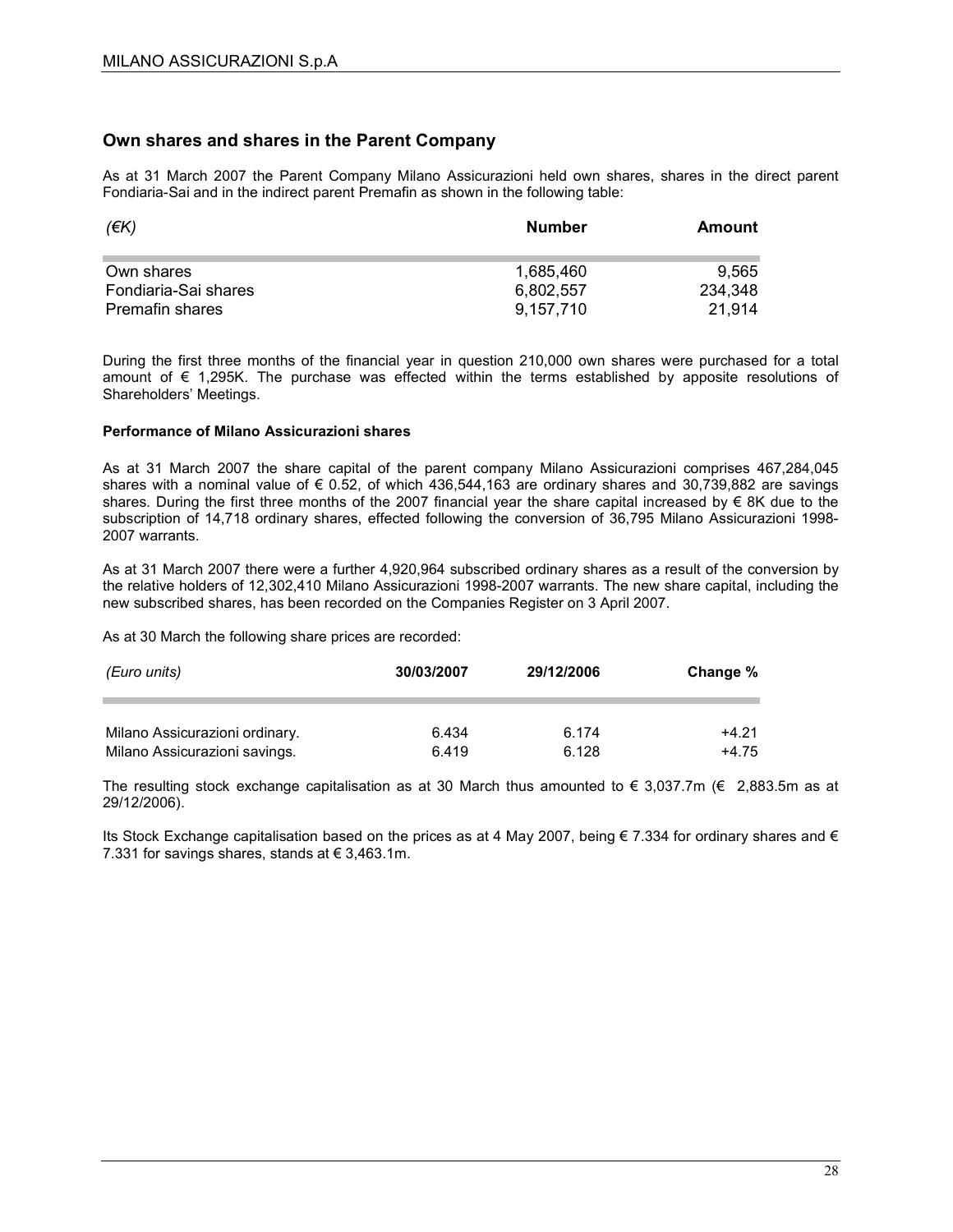### Other information

In terms of the Joint Venture with the EDS Group for management of the Information Technology infrastructure of the Fondiaria-SAI Group, on 1st February Milano Assicurazioni concluded the conferment on the newly constituted Fondiaria-Sai Servizi Tecnologici s.r.l. (a company co-owned by EDS and by companies in the Fondiaria-Sai group ) of hardware, almost fully depreciated, and personnel, for an amount of the associated employee severance fund of around € 0.7m. The Company also effected a monetary payment to make the capital situation of the transferred business branch into a positive balance. This conferment enabled the company to purchase a participating interest in the capital of Fondiaria-SAI Servizi Tecnologici (hereafter known as FonSAI S.T.) albeit at a the low level of less than 1%.

The business resources included in this conferment by the Company included 35 employees, with regard to whom the legally required processes with the unions were followed, as they were by the other conferring companies, resulting in signature of an appropriate agreement.

During March 2007, Milano Assicurazioni and the other conferring companies ceded to Fondiaria-SAI their respective participations in FonSAI ST, in order to bring together within Fondiaria-SAI the investment in the vehicle company.

This operation enables implementation of a systems project to update the IT infrastructure of the Fondiaria-Sai Group, aimed at bringing about an improvement in the Group's competitiveness whilst also achieving cost savings.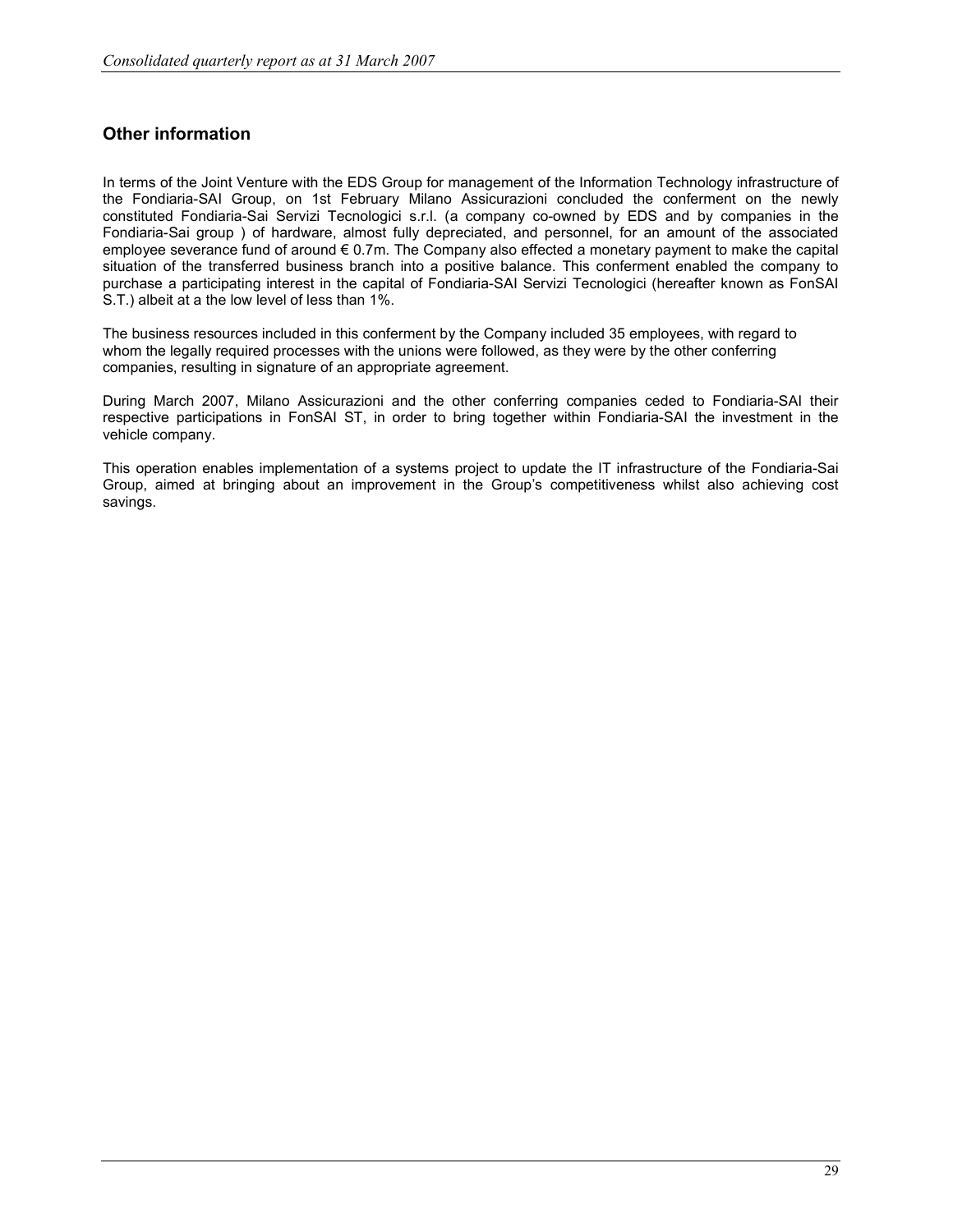### SIGNIFICANT EVENTS OCCURRING AFTER THE END OF THE QUARTER

There are no significant matters to report which occurred after the end of the quarter and up until the date of this report.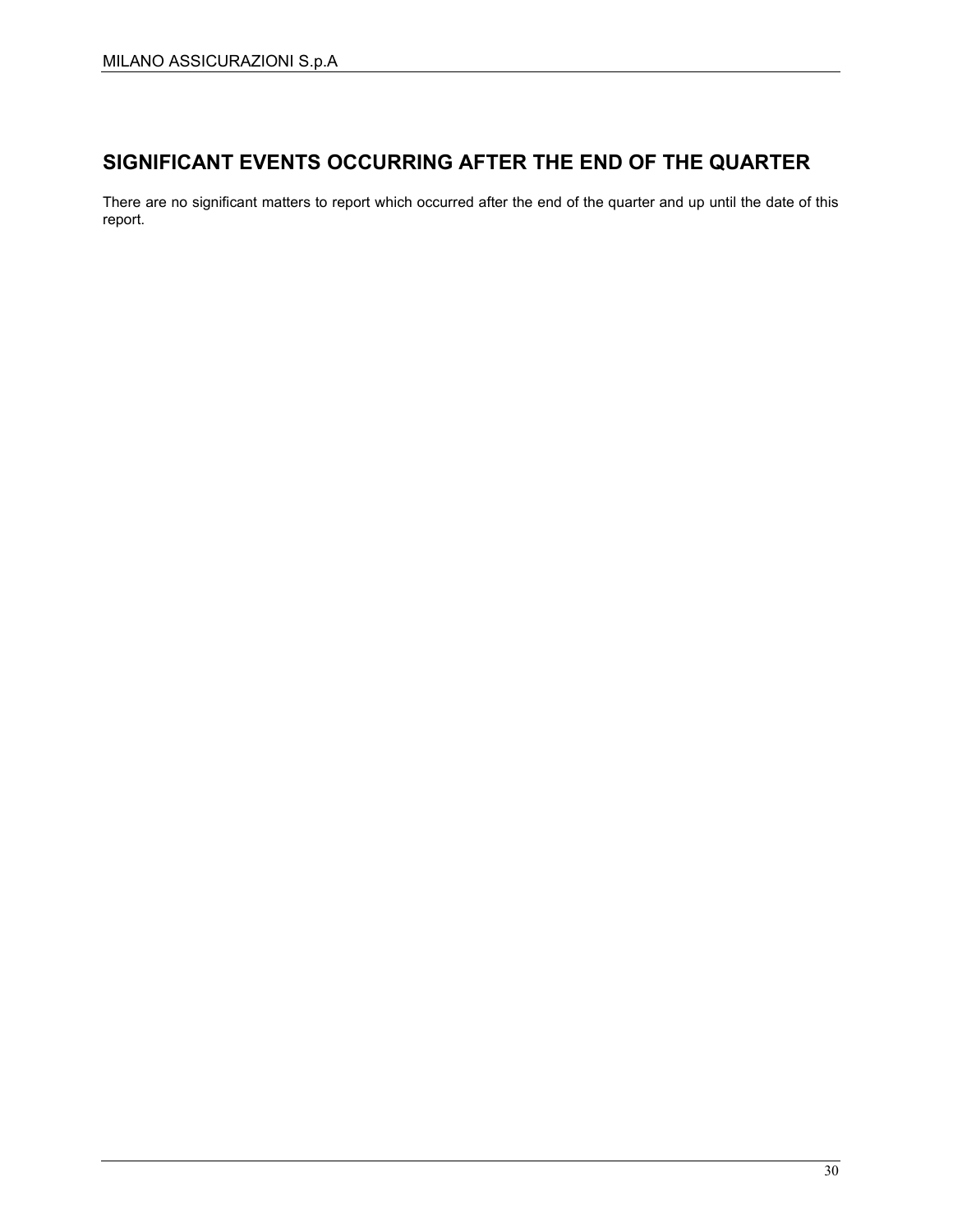### FORSEEABLE BUSINESS DEVELOPMENTS

In relation to insurance management in the non life classes, actions planned for the 2007 financial year will continue to follow a policy of assuming risks which will enable satisfactory levels of income to be achieved.

In the Motor classes in particular, with the resizing of the fleets portfolio almost complete, close attention will be paid to monitoring the results at geographic and tariff level, in order to intervene promptly in the event that the ensuing financial results are unsatisfactory. Specific action will be taken alongside this to maintain and develop the portfolio in profitable regions and tariff sectors. The tariff offer will increasingly reflect personalisation criteria, with a view to taking advantage of the opportunities offered by an ever greater correlation between the premium and the risk profile of the contracting party. The process of achieving convergence between the tariff offers of the various commercial lines will also continue, with the objective of achieving a single tariff. In view of these considerations a slight increase in premiums issued can thus be expected, together with a noticeable recovery of profitability in terms of the combined ratio, which is in fact already evident in the quarter just ended.

In the other non life classes the objective is to pursue more sustained growth, especially in the retail sector, which offers satisfactory levels of return. To this end specific sales campaigns and commercial initiatives will be launched, during which the agency network will be able, amongst other things, to take advantage of specific support from management structures. Action will also continue to update contracts which, whilst not showing a negative performance, have a greater issue age and thus offer an opportunity to bring their terms and benefits into line with current assumptive criteria.

In the corporate sector priority will be given to protecting profit margins by adopting, and if necessary strengthening, the criteria followed in order to maintain a risk underwriting policy based on rigorous technical criteria. In particular, close monitoring of policies with Hotel and Catering businesses and with Regional Bodies will continue, these having recorded unsatisfactory performance during the previous financial year.

The life sector will benefit increasingly from the contribution of Bipiemme Vita, with the agreements in place giving the option of increasing the participating interest to 51% by 30 June of the present financial year; amongst other things, this will make possible full consolidation of the related financial and balance sheet data.

In this sector the main objective remains that of pursuing portfolio growth for traditional-type products, with an annual or recurring premium, in order to provide adequate profitability and ensure an increase in the value of the portfolio in the long term.

On 29 March 2007 COVIP approved the Terms of the "Milano Assicurazioni Open Pension Fund". The "Fund" will thus be active from this May and will begin to collect contributions, the starting point for an operation which will enable the Company to have a complete offer in the Supplementary Pensions segment, from which we expect interesting growth opportunities over the next few years.

Activity to manage maturing capital sums will also intensify, taking advantage of the opportunities arising from the ability to offer customers the updated range of products now on the company's list, in order to be able to meet their multiplicity of insurance and pension needs.

We will also continue to pay particular attention to the demands of institutional clients who see in the insurance sector a good opportunity to diversify their investments and make use of their liquidity

Finally, we will continue with commercial initiatives and training activities, especially in relation to points of sale which offer significant growth potential.

Asset and financial management will aim for careful balancing of risks and diversification of investments in order to maximise general profitability whilst maintaining a risk profile which is consistent with the strategic objectives of the group.

Very close attention will be paid to the behaviour of the interest rate curve, the soundness of company issues and associated movements in the spread, the sustainability of generous company dividend policy and the volatility of the various asset classes, in a phase of the economic cycle which we consider to be one of mature expansion, and thus liable to sudden fluctuations; this has in fact already occurred in the quarter just ended in relation to world stock markets, which saw days of sharply higher volatility following a sudden fall on the Chinese stock market.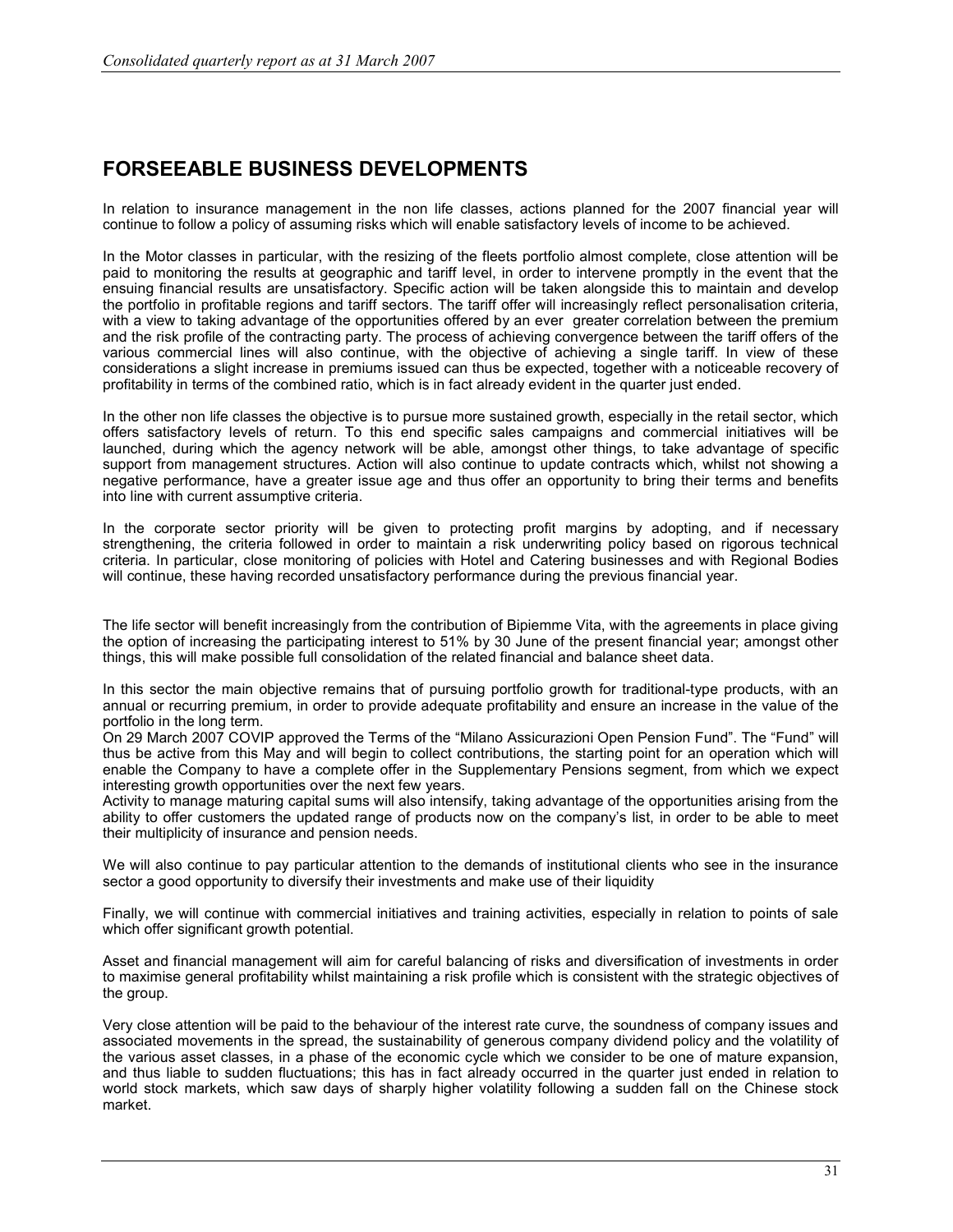### DRAFTING CRITERIA AND BASIS OF CONSOLIDATION

This report has been drawn up in accordance with the instructions contained in regulation no. 11971 of 14 May 1999, as modified and integrated into CONSOB resolution no. 14990 of 14 April 2005.

In particular:

- − this quarterly report has been drawn up in accordance with the IAS/IFRS international accounting principles issued by the IASB (International Accounting Standard Board) and now approved by the European Union;
- the information supplied is that covered by attachment 3D of the above-mentioned regulation no. 11971;
- in drawing up the profit and loss reports and the net financial position ISVAP instruction no. 2404 of 22 December 2005 has been taken into account, concerning instructions for compiling the consolidated accounts in accordance with the new international accounting principles;
- the data contained in the accounting tables derive from application of the same accounting principles used to draw up the accounts for the financial year. Some balances of a technical nature, mainly relating to Motor TPL, have, however, been determined based on business data for the period combined with statistical evaluations which also take into account probable changes during the financial year to indexes whose performance is linked to technical results for the class.

The basis of consolidation has not undergone changes compared to the situation as at 31 December 2006. The list of subsidiaries and affiliated companies is supplied as an attachment following the formats stipulated by ISVAP in the above-mentioned instruction no. 2404 of 22 December 2005.

Milan, 9 May 2007

MILANO ASSICURAZIONI S.p.A. The Board of Directors